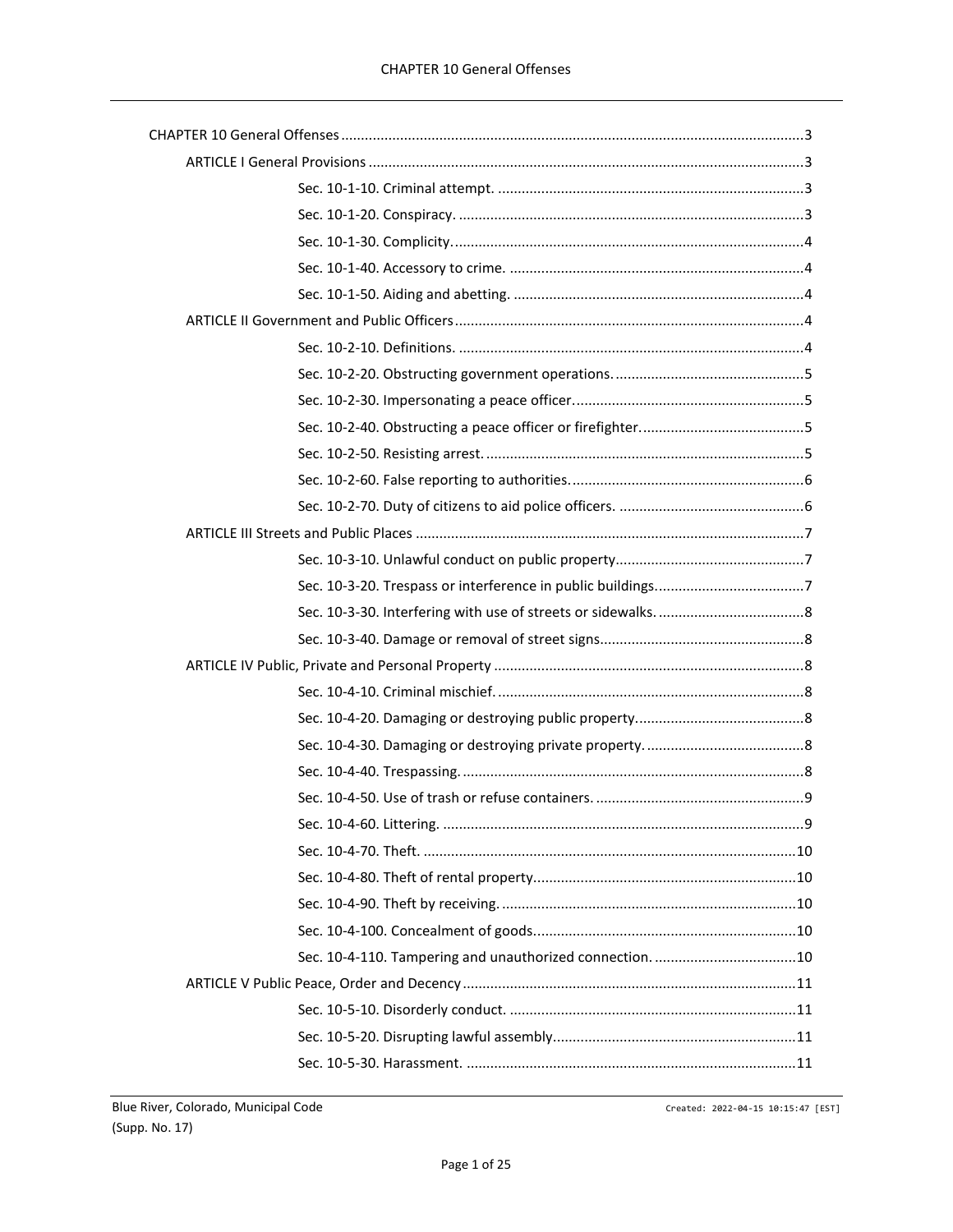| Sec. 10-7-30. Illegal possession or consumption of alcoholic beverages by an |  |
|------------------------------------------------------------------------------|--|
|                                                                              |  |
|                                                                              |  |
|                                                                              |  |
|                                                                              |  |
|                                                                              |  |
|                                                                              |  |
|                                                                              |  |
|                                                                              |  |
|                                                                              |  |
|                                                                              |  |
|                                                                              |  |
|                                                                              |  |
|                                                                              |  |
|                                                                              |  |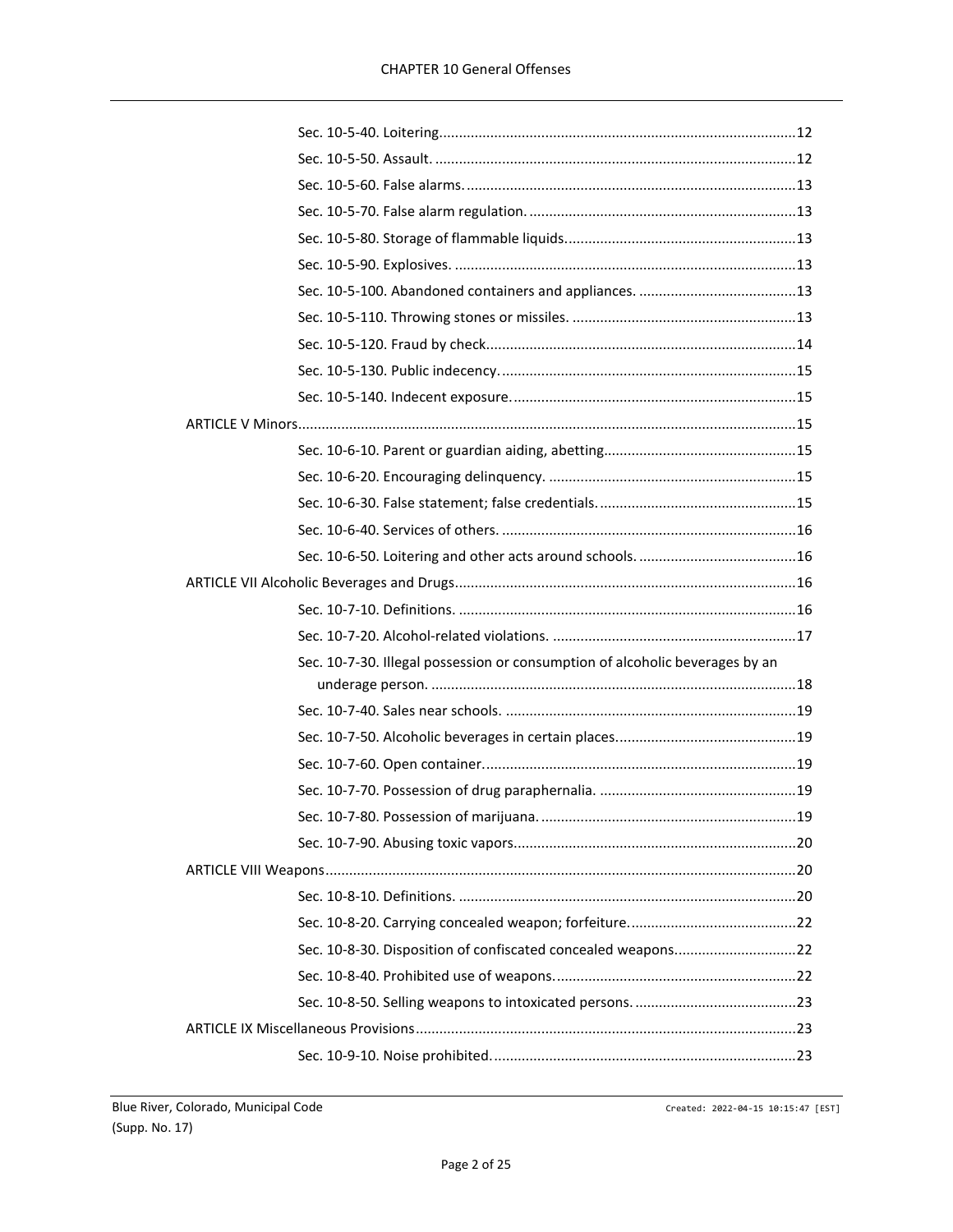# **CHAPTER 10 General Offenses**

# *ARTICLE I General Provisions*

# <span id="page-2-2"></span><span id="page-2-1"></span><span id="page-2-0"></span>**Sec. 10-1-10. Criminal attempt.**

- (a) A person commits criminal attempt if, acting with the kind of culpability otherwise required for commission of an offense, he or she engages in conduct constituting a substantial step toward the commission of the offense. A *substantial step* is any conduct, whether act, omission or possession, which is strongly corroborative of the firmness of the actor's purpose to complete the commission of the offense. Factual or legal impossibility of committing the offense is not a defense if the offense could have been committed had the attendant circumstances been as the actor believed them to be, nor is it a defense that the crime attempted was actually perpetrated by the accused.
- (b) A person who engages in conduct intending to aid another to commit an offense commits criminal attempt if the conduct would establish his or her complicity under Section 18-1-603, C.R.S., were the offense committed by the other person, even if the other is not guilty of committing or attempting the offense.
- (c) It is an affirmative defense to a charge under this Section that the defendant abandoned his or her effort to commit the crime or otherwise prevented its commission, under circumstances manifesting the complete and voluntary renunciation of this criminal intent.
- (d) Criminal attempt to commit a misdemeanor is a misdemeanor.
- (e) Criminal attempt to commit a petty offense is a crime of the same class as the offense itself.

(Ord. 06-01 §1, 2006)

# <span id="page-2-3"></span>**Sec. 10-1-20. Conspiracy.**

- (a) A person commits conspiracy to commit a crime if, with the intent to promote or facilitate its commission, he or she agrees with another person or persons that they, or one (1) or more of them, will engage in conduct which constitutes a crime or an attempt to commit a crime, or he or she agrees to aid the other person or persons in the planning or commission of a crime or of an attempt to commit such crime.
- (b) No person may be convicted of conspiracy to commit a crime, unless an overt act in pursuance of that conspiracy is proved to have been done by him or her or by a person with whom he or she conspired.
- (c) If a person knows that one with whom he or she conspires to commit a crime has conspired with another person to commit the same crime, he or she is guilty of conspiring to commit a crime with the other person, whether or not he or she knows the other person's identity.
- (d) If a person conspires to commit a number of crimes, he or she is guilty of only one (1) conspiracy so long as such multiple crimes are part of a single criminal episode.
- (e) Conspiracy to commit a misdemeanor is a misdemeanor.
- (f) Conspiracy to commit a petty offense is a crime of the same class as the offense itself.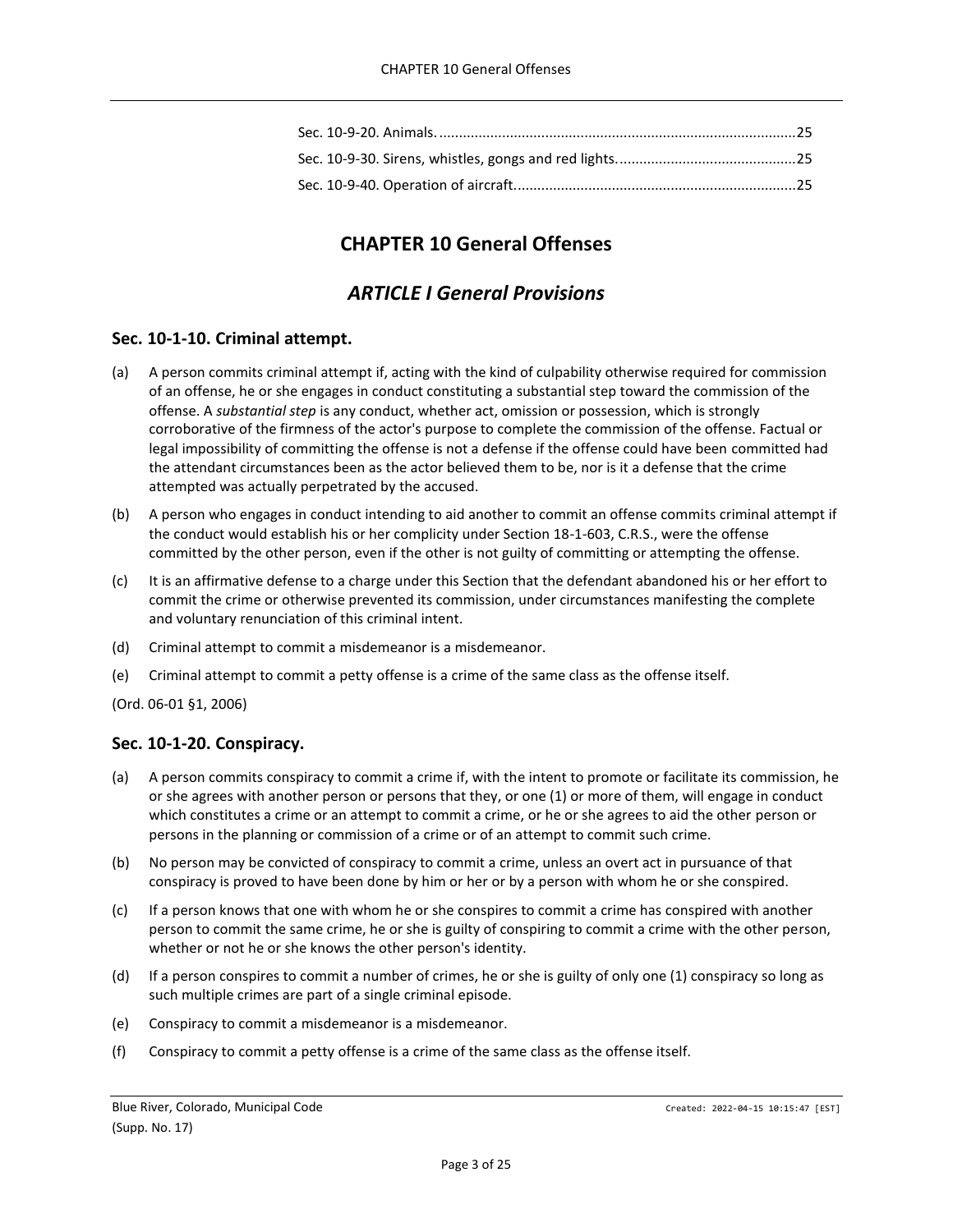## <span id="page-3-0"></span>**Sec. 10-1-30. Complicity.**

A person is legally accountable as principal for the behavior of another constituting a criminal offense if, with the intent to promote or facilitate the commission of the offense, he or she aids, abets or advises the other person in planning or committing the offense.

## <span id="page-3-1"></span>**Sec. 10-1-40. Accessory to crime.**

- (a) A person is an accessory to crime if, with intent to hinder, delay or prevent the discovery, detection, apprehension, prosecution, conviction or punishment of another for the commission of a crime, he or she renders assistance to such person.
- (b) *Render assistance* means to:
	- (1) Harbor or conceal the other;
	- (2) Warn such person of impending discovery or apprehension; except that this does not apply to a warning given in an effort to bring such person into compliance with the law;
	- (3) Provide such person with money, transportation, weapon, disguise or other thing to be used in avoiding discovery or apprehension;
	- (4) By force, intimidation or deception, obstruct anyone in the performance of any act which might aid in the discovery, detection, apprehension, prosecution or punishment of such person; or
	- (5) Conceal, destroy or alter any physical evidence that might aid in the discovery, detection, apprehension, prosecution, conviction or punishment of such person.
- (c) Being an accessory to crime is a Class 1 petty offense if the offender knows that the person being assisted has committed, has been convicted of or is charged by pending information, indictment or complaint with a crime, or is suspected of or wanted for a crime, and if that crime is designated by this Code as a misdemeanor of any class.

(Ord. 06-01 §1, 2006)

# <span id="page-3-2"></span>**Sec. 10-1-50. Aiding and abetting.**

Every person who commits, attempts to commit, conspires to commit, aids or abets in the commission of any act declared herein to be in violation of the ordinances of the Town, whether individually or in connection with one (1) or more persons, as a principal, agent or accessory, shall be guilty of such offense, and every person who fraudulently, forcibly or willfully induces, causes, coerces, requires, permits or directs another to violate any ordinance of the Town is likewise guilty of such offense.

# *ARTICLE II Government and Public Officers*

### <span id="page-3-4"></span><span id="page-3-3"></span>**Sec. 10-2-10. Definitions.**

For purposes of this Chapter, the following words shall have the meanings ascribed hereafter:

*Government* includes any branch, subdivision, institution or agency of the government of this Town.

*Governmental function* includes any activity which a public servant is legally authorized to undertake on behalf of a government.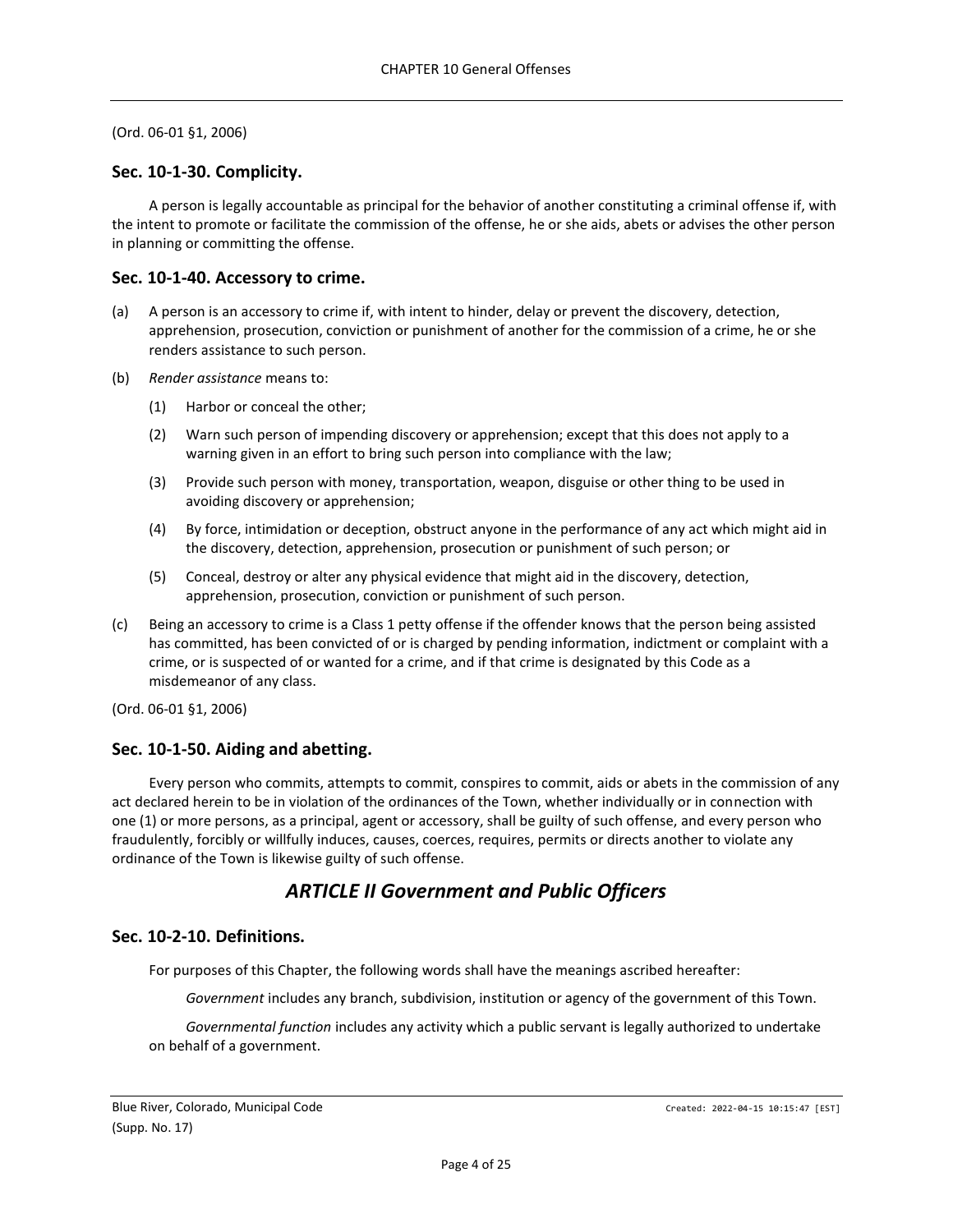*Public servant* means any officer or employee of the government, whether elected or appointed, and any person participating as an advisor or consultant, engaged in the service of process or otherwise performing a governmental function, but the term does not include witnesses.

## <span id="page-4-0"></span>**Sec. 10-2-20. Obstructing government operations.**

(a) It is unlawful to obstruct government operations.

- (b) A person commits obstructing government operations if he or she intentionally obstructs, impairs or hinders the performance of a governmental function by a public official, employee or servant, by using or threatening to use violence, force or physical interference or obstacle.
- (c) It is an affirmative defense that:
	- (1) The obstruction, impairment or hindrance was of unlawful action by a public servant;
	- (2) The obstruction, impairment or hindrance was of the making of an arrest; or
	- (3) The obstruction, impairment or hindrance was by lawful activities in connection with a labor dispute with the government.

(Ord. 06-01 §1, 2006)

## <span id="page-4-1"></span>**Sec. 10-2-30. Impersonating a peace officer.**

No person shall impersonate a police officer or any officer of the Town by wearing any uniform or imitation of a uniform, star, badge or other emblem of office or in any other manner.

### <span id="page-4-2"></span>**Sec. 10-2-40. Obstructing a peace officer or firefighter.**

- (a) No person shall willfully fail or refuse to comply with any lawful order, signal or direction of a police officer made or given in the discharge of the police officer's duties.
- (b) No person shall, in any way, interfere with or hinder any police officer who is discharging or apparently discharging the duties of the position.
- (c) It is unlawful to obstruct a peace officer or firefighter.
- (d) A person commits obstructing a peace officer or firefighter when, by using or threatening to use violence, force or physical interference or obstacle, such person knowingly obstructs, impairs or hinders the enforcement of the law or the preservation of the peace by a peace officer, acting under color of his or her official authority, or knowingly obstructs, impairs or hinders the prevention, control or abatement of fire by a firefighter, acting under color of his or her official authority.
- (e) It is no defense to a prosecution under this Section that the peace officer or firefighter was acting in an illegal manner, if the peace officer or firefighter was acting under color of his or her official authority as defined in Subsection 10-2-50(c) below.
- (f) This Section does not apply to obstruction, impairment or hindrance of the making of an arrest.

(Ord. 06-01 §1, 2006)

### <span id="page-4-3"></span>**Sec. 10-2-50. Resisting arrest.**

(a) It is unlawful to resist arrest.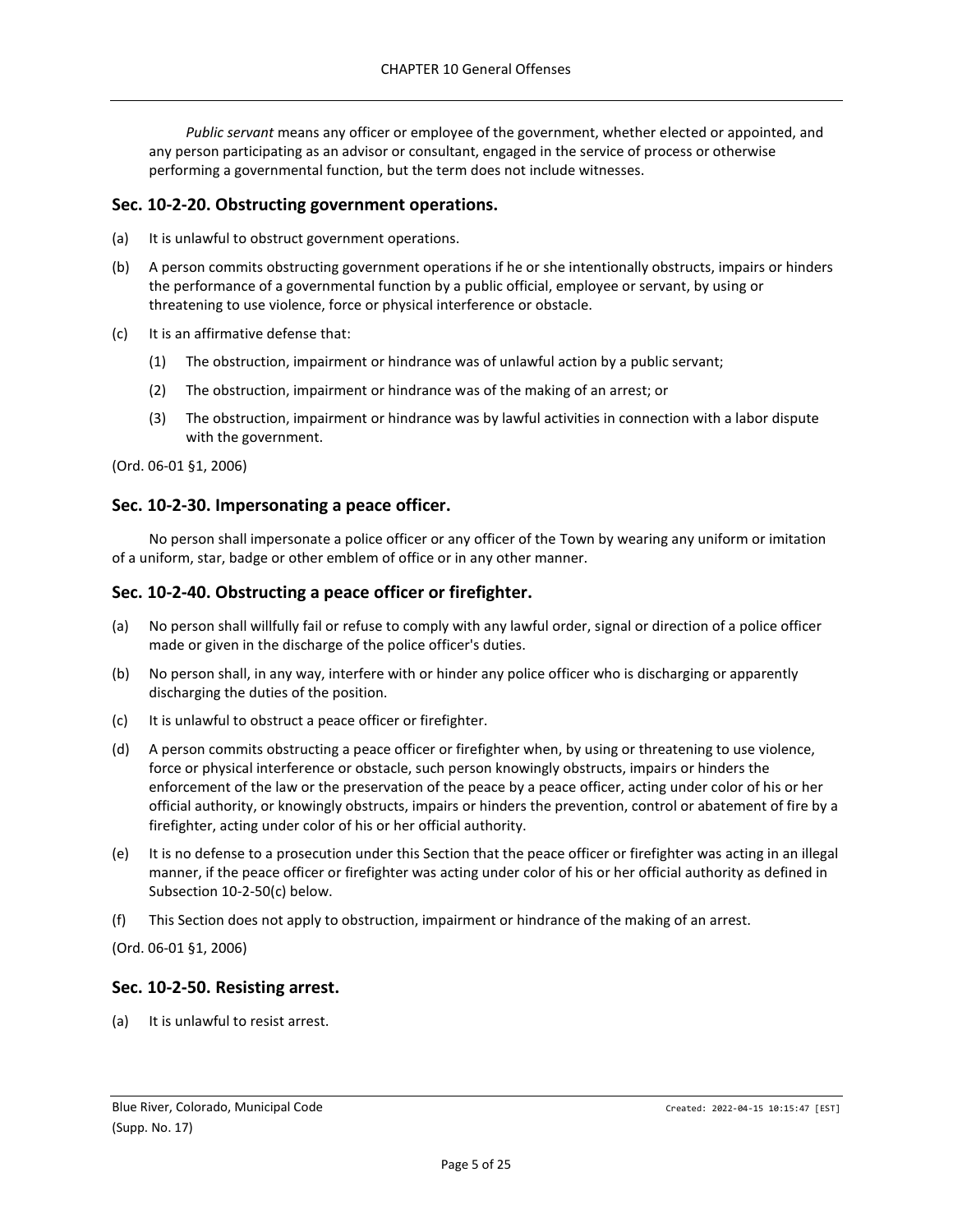- (b) A person commits resisting arrest if he or she knowingly prevents or attempts to prevent a peace officer, acting under color of his or her official authority, from effecting an arrest of the actor or another by:
	- (1) Using or threatening to use physical force or violence against the peace officer or another; or
	- (2) Using any other means which creates a substantial risk of causing physical injury to the peace officer or another.
- (c) It is no defense to a prosecution under this Section that the peace officer was attempting to make an arrest which in fact was unlawful, if the peace officer was acting under color of his or her official authority, and in attempting to make the arrest, the peace officer was not resorting to unreasonable or excessive force giving rise to the right of self-defense. A peace officer acts *under color of his or her official authority* when, in the regular course of assigned duties, the peace officer is called upon to make, and does make, a judgment in good faith based upon surrounding facts and circumstances that an arrest should be made by the peace officer.
- (d) The term *peace officer*, as used in this Section, means a peace officer in uniform or, if out of uniform, one who has identified himself or herself by exhibiting his or her credentials as such peace officer to the person whose arrest is attempted.

# <span id="page-5-0"></span>**Sec. 10-2-60. False reporting to authorities.**

- (a) It is unlawful for a person to falsely report to authorities. A person commits false reporting to authorities if he or she:
	- (1) Knowingly causes a false alarm of fire or other emergency to be transmitted to or within an official or volunteer fire department, ambulance service or any other government agency which deals with emergencies involving danger to life or property;
	- (2) Makes a report or knowingly causes the transmission of a report to law enforcement authorities of a crime or other incident within their official concern when he or she knows that it did not occur;
	- (3) Makes a report or knowingly causes the transmission of a report to law enforcement authorities pretending to furnish information relating to an offense or other incident within their official concern when he or she knows that he or she has no such information or knows that the information is false;
	- (4) Knowingly gives false information to any law enforcement officer with the purpose of implicating another; or
	- (5) Provides false identifying information to law enforcement authorities.
- (b) For purposes of this Section, *false identifying information* means a person's name, address, birth date, social security number, driver's license or State identification number.

(Ord. 06-01 §1, 2006)

# <span id="page-5-1"></span>**Sec. 10-2-70. Duty of citizens to aid police officers.**

It is the duty of all persons when called upon by a police officer to promptly aid and assist such officer or member in the discharge of his or her duties.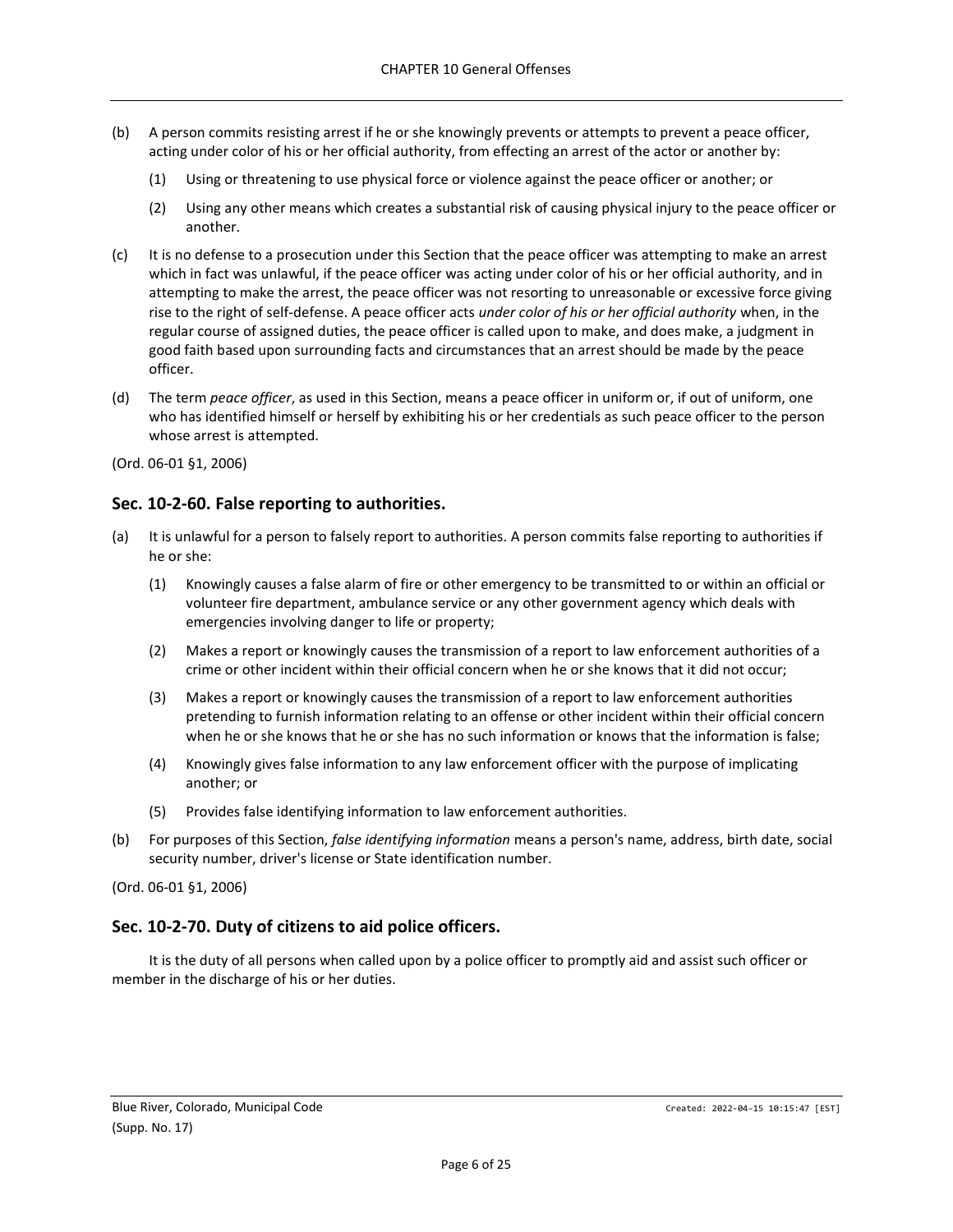# *ARTICLE III Streets and Public Places*

# <span id="page-6-1"></span><span id="page-6-0"></span>**Sec. 10-3-10. Unlawful conduct on public property.**

- (a) It is unlawful for any person to enter or remain in any public building or on any public property or to conduct himself or herself in or on them in violation of any order, rule or regulation concerning any matter prescribed in this Section, limiting or prohibiting the use, activities or conduct in such public building or on such public property, issued by any officer or agency having the power of control, management or supervision of the building or property. In addition to any authority granted by any other law, each such officer or agency may adopt such orders, rules or regulations as are reasonably necessary for the administration, protection and maintenance of such public buildings and property, specifically, orders, rules and regulations upon the following matters:
	- (1) Preservation of property, vegetation, wildlife, signs, markers, statues, buildings, grounds and other structures, and any object of scientific, historical or scenic interest;
	- (2) Restriction or limitation of the use of such public buildings or property as to time, manner or permitted activities;
	- (3) Prohibition of activities or conduct within public buildings or on public property which may be reasonably expected to substantially interfere with the use and enjoyment of such places by others or which may constitute a general nuisance;
	- (4) Camping and picnicking, public meetings and assemblages and other individual or group usages, including the place, time and manner in which such activities may be permitted;
	- (5) Use of all vehicles as to place, time and manner of use; and
	- (6) Control and limitation of fires and designation of places where fires are permitted.
- (b) No conviction may be obtained under this Section unless notice of such limitation or prohibition is prominently posted at all public entrances to such building or property or unless such notice is actually first given the person by the office or agency, including any agent thereof or by any law enforcement officer having jurisdiction or authority to enforce this Section.
- (c) Any person who violates this Section is guilty of unlawful conduct on public property.
- (Ord. 06-01 §1, 2006)

# <span id="page-6-2"></span>**Sec. 10-3-20. Trespass or interference in public buildings.**

- (a) No person shall so conduct himself or herself at or in any public building owned, operated or controlled by the Town as to willfully deny to any public official, public employee or invitee on such premises the lawful rights of such official, employee or invitee to enter, to use the facilities of or to leave any such public building.
- (b) No person shall, at or in any public building, willfully impede any public official or employee in the lawful performance of duties or activities through the use of restraint, abduction, coercion or intimidation or by force and violence or threat thereof.
- (c) No person shall willfully refuse or fail to leave any such public building upon being requested to do so by the Town officer charged with maintaining order in such public building, if the person has committed, is committing, threatens to commit or incites others to commit any act which did, or would if completed, disrupt, impair, interfere with or obstruct the lawful missions, processes, procedures or functions being carried on in the public building.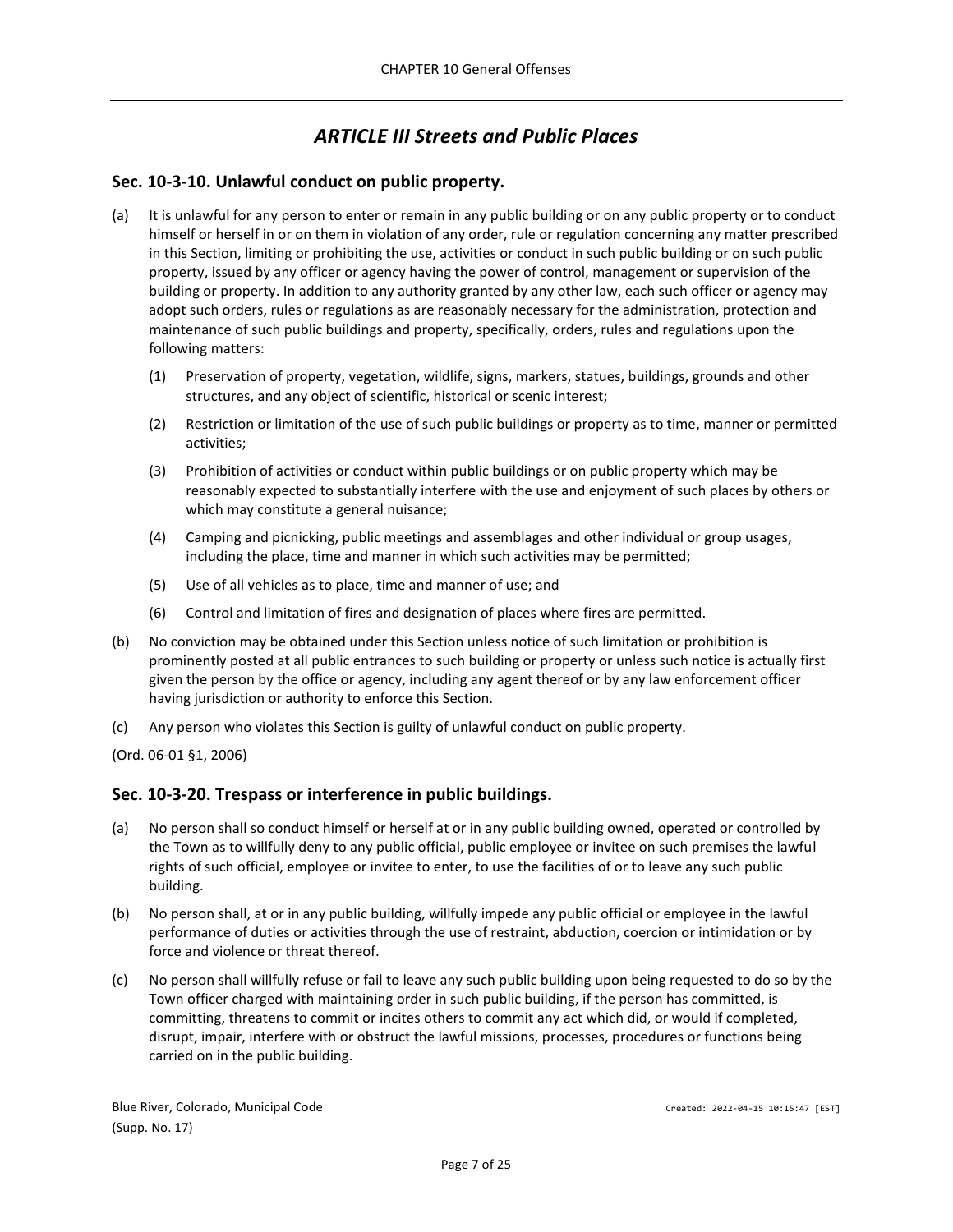- (d) No person shall, at any meeting or session conducted by any judicial, legislative or administrative body or official at or in any public building, willfully impede, disrupt or hinder the normal proceedings of such meeting or session by any act of intrusion into the chamber or other areas designated for the use of the body or official conducting the meeting or session or by any act designed to intimidate, coerce or hinder any member of such body or official engaged in the performance of duties at such meeting or session.
- (e) No person shall, by any act of intrusion into the chamber or other areas designated for the use of any executive body or official at or in any public building, willfully impede, disrupt or hinder the normal proceedings of such body or official.
- (f) The term *public building*, as used in this Section, includes any premises being temporarily used by a public officer or employee in the discharge of his or her official duties.
- (g) Any person who violates any of the provisions of this Section commits an unlawful act.

## <span id="page-7-0"></span>**Sec. 10-3-30. Interfering with use of streets or sidewalks.**

It is unlawful for any person, alone or in a group or assemblage of persons, whose standing, remaining or congregating on any public highway, street, alley or sidewalk in the Town shall obstruct, interfere with or prevent the free, unobstructed and reasonable use of that public highway, street, alley or sidewalk by any other person, to fail or refuse to yield to the reasonable use or passage of any other person on that public highway, street, alley or sidewalk or to fail or refuse to move on, disperse or cease such obstruction or interference immediately upon being so ordered by any police officer of the Town or other authorized peace officer.

## <span id="page-7-1"></span>**Sec. 10-3-40. Damage or removal of street signs.**

<span id="page-7-2"></span>It is unlawful for any person without proper authorization to remove, deface, damage or destroy any street sign or sign erected or placed in or adjacent to any street indicating the name of such street.

# *ARTICLE IV Public, Private and Personal Property*

### <span id="page-7-3"></span>**Sec. 10-4-10. Criminal mischief.**

It is unlawful for any person to knowingly damage the real or personal property of one (1) or more other persons in the course of a single criminal episode where the aggregate damage to the real or personal property is less than five hundred dollars (\$500.00).

### <span id="page-7-4"></span>**Sec. 10-4-20. Damaging or destroying public property.**

It is unlawful for any person to either willfully, maliciously, wantonly, negligently or in any other manner damage or destroy real property, improvements thereto or moveable or personal property belonging to the Town.

### <span id="page-7-5"></span>**Sec. 10-4-30. Damaging or destroying private property.**

It is unlawful for any person to either willfully, maliciously or wantonly damage or destroy real property or improvements thereto, or moveable or personal property, belonging to any person.

### <span id="page-7-6"></span>**Sec. 10-4-40. Trespassing.**

(a) Definition. For the purposes of this Section, *premises* means any real estate and all improvements erected thereon.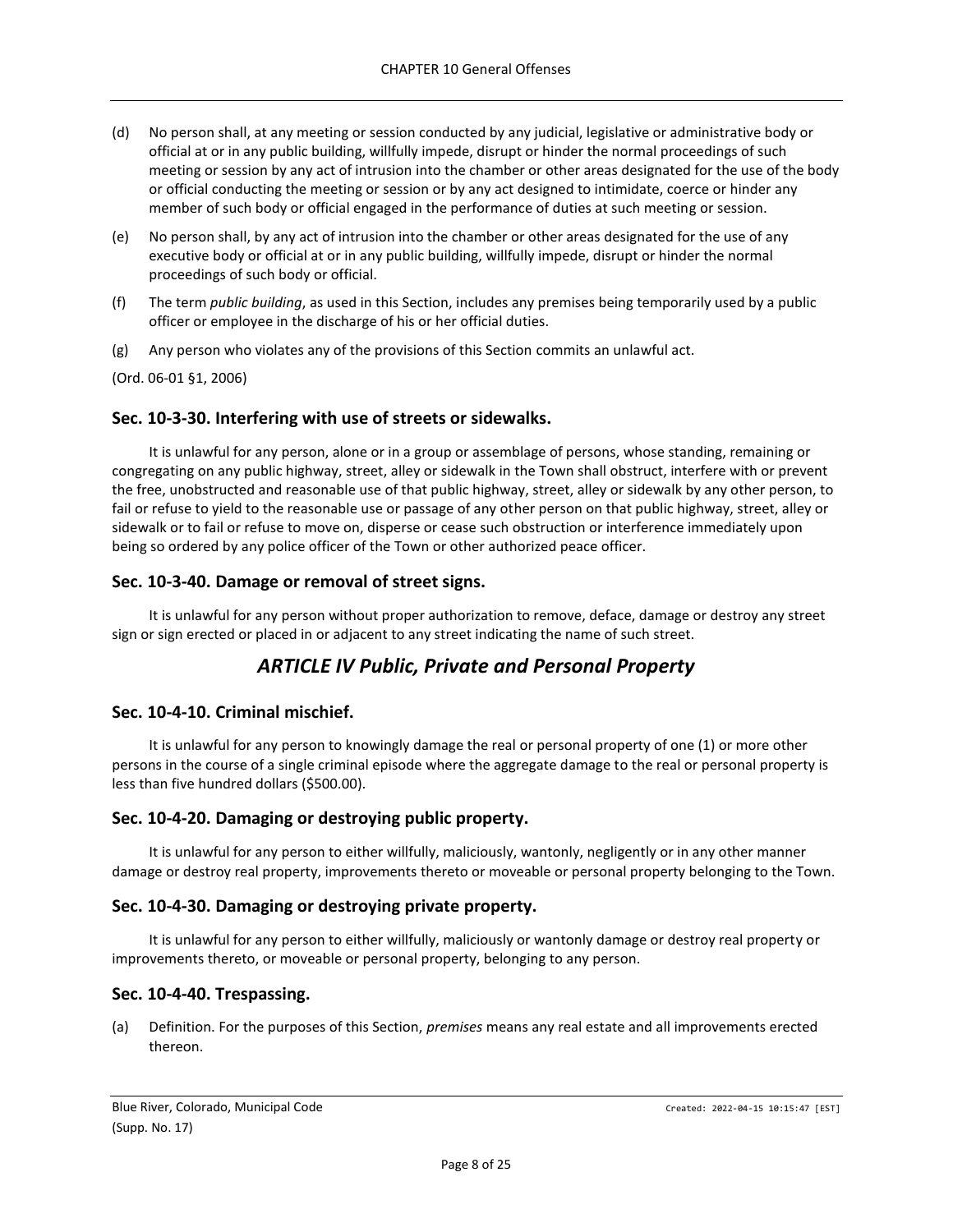### (b) General provisions.

- (1) A person unlawfully enters or remains in or upon premises when he or she is not licensed, invited or otherwise privileged to do so.
- (2) A person who, regardless of his or her intent, enters or remains in or upon premises which are at the time open to the public does so with license and privilege unless he or she defies a lawful order not to enter or remain, personally communicated to him or her by the owner or some other authorized person.
- (3) A license or privilege to enter or remain on the premises which are only partly open to the public is not a license or privilege to enter or remain in that part of the premises which is not open to the public.
- (4) A person who enters or remains upon unimproved and apparently unused land which is neither fenced nor otherwise enclosed in a manner designed to exclude intruders, does so with license and privilege, unless notice against trespass is personally communicated to him or her by the owner of the land or some other authorized person or unless notice forbidding entry is given by posting with signs at intervals of not more than four hundred forty (440) yards along the outer boundary of the property or, if there is a readily identifiable entrance to the land, by posting with signs at such entrance to the premises or the forbidden part of the premises.
- (c) Trespasses prohibited. It is unlawful for any person to commit criminal trespass. A person commits criminal trespass if he or she enters or remains in or upon premises of another without the consent of the owner, occupant or person in charge thereof.
- (d) Damage to signs. It is unlawful for any person to knowingly mar, destroy, deface, tamper with or remove any posted notice or sign authorized by law.
- (e) Trespass prevention. In order to aid in the enforcement of this Section, the owner or person having legal possession and control of the premises, or his or her designated agent, may temporarily close, barricade or otherwise prevent use of any entrance, driveway or other means of access to the premises and erect barriers to interrupt the flow of traffic, so long as such actions do not interfere with fire protection and other public safety functions of the Town.
- (f) Penalty. It is unlawful for any person to violate any provision of this Section. Any person convicted of a violation of this Section shall be punished by a fine as provided in Section 1-4-20 of this Code.

(Prior code 3-6-3; Ord. 06-01 §1, 2006)

### <span id="page-8-0"></span>**Sec. 10-4-50. Use of trash or refuse containers.**

It is unlawful for any person to use or cause to be used in any way any trash or refuse container which is the property of another or to which such person has no rights of use. It is unlawful to deposit any trash or refuse in any trash or refuse container without authority to use such container. Any person found guilty of violating the provisions of this Section shall be fined as provided in Section 1-4-20 of this Code.

### <span id="page-8-1"></span>**Sec. 10-4-60. Littering.**

- (a) It is unlawful to throw or deposit in any street, alley, sidewalk or public grounds in the Town any paper, old clothes, cloth of any kind, boots, shoes, hats, leather, hair, grass, junk cars, straw, hay, trash or any other thing, except in public receptacles and authorized private receptacles.
- (b) It is unlawful for any person, while a driver or passenger in a vehicle, to throw or deposit litter upon any street or other public place within the Town or upon private property.

(Ord. 06-01 §1, 2006)

Blue River, Colorado, Municipal Code Created: 2022-04-15 10:15:47 [EST] (Supp. No. 17)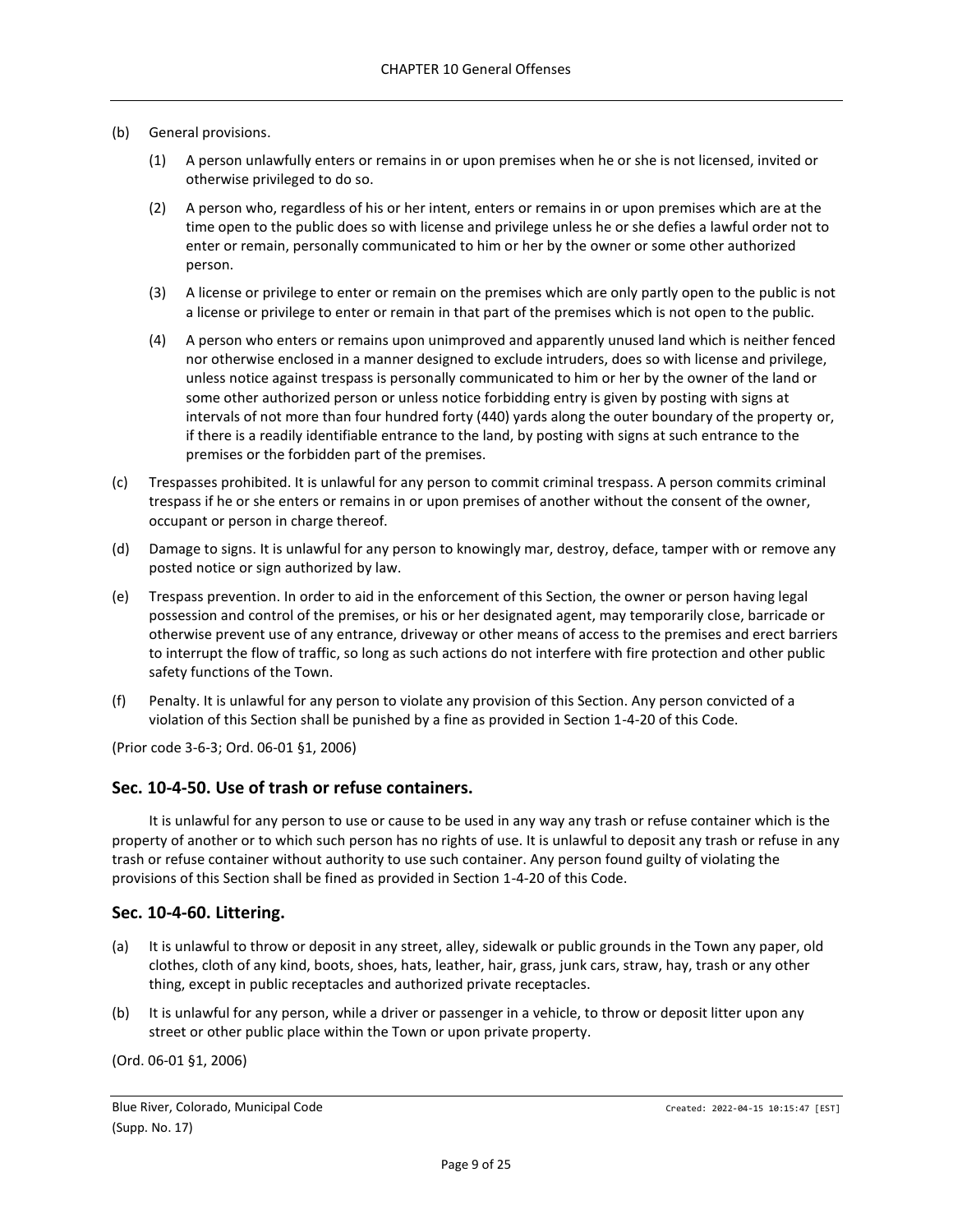## <span id="page-9-0"></span>**Sec. 10-4-70. Theft.**

It is unlawful for a person to commit theft. A person commits theft when he or she knowingly obtains or exercises control over anything of another without authorization or by threat or deception when the value of the thing is less than five hundred dollars (\$500.00), and:

- (1) Intends to deprive the other person permanently of the use or benefit of the thing of value;
- (2) Knowingly uses, conceals or abandons the thing of value in such manner as to deprive the other person permanently of its use or benefit;
- (3) Uses, conceals or abandons the thing of value, intending that such use, concealment or abandonment will deprive the other person permanently of its use and benefit; or
- (4) Demands any consideration to which he or she is not legally entitled as a condition of restoring the thing of value to the other person.

### <span id="page-9-1"></span>**Sec. 10-4-80. Theft of rental property.**

It is unlawful for a person to commit theft of rental property. A person commits theft of rental property if he or she:

- (1) Obtains the temporary use of personal property of another, which is available only for hire, by means of threat or deception or knowing that such use is without the consent of the person providing the personal property;
- (2) Having lawfully obtained possession for temporary use of the personal property of another which is available only for hire, knowingly fails to reveal the whereabouts of or to return the property to the owner thereof or his or her representative or to the person from whom he or she has received it within seventy-two (72) hours after the time at which he or she agreed to return it; and
- (3) The value of the property involved is less than five hundred dollars (\$500.00).

### <span id="page-9-2"></span>**Sec. 10-4-90. Theft by receiving.**

It is unlawful to commit theft by receiving. A person commits theft by receiving when he or she receives, retains, loans money by pawn or pledge on or disposes of anything of value of another, knowing or believing that the thing of value has been stolen, and when he or she intends to deprive the lawful owner permanently of the use or benefit of the thing of value, where the value of such thing is less than five hundred dollars (\$500.00).

### <span id="page-9-3"></span>**Sec. 10-4-100. Concealment of goods.**

If any person willfully conceals unpurchased goods, wares or merchandise valued at less than five hundred dollars (\$500.00) owned or held by and offered or displayed for sale by any store or other mercantile establishment, whether the concealment is on his or her own person or otherwise and whether on or off the premises of the store or mercantile establishment, such concealment constitutes prima facie evidence that the person intended to commit the crime of theft.

### <span id="page-9-4"></span>**Sec. 10-4-110. Tampering and unauthorized connection.**

(a) Any person who connects any pipe, tube, stopcock, wire, cord, socket, motor or other instrument or contrivance with any main, service pipe or other medium conducting or supplying gas, water or electricity to any building without the knowledge and consent of the person supplying such gas, water or electricity commits tampering and unauthorized connection, which is unlawful.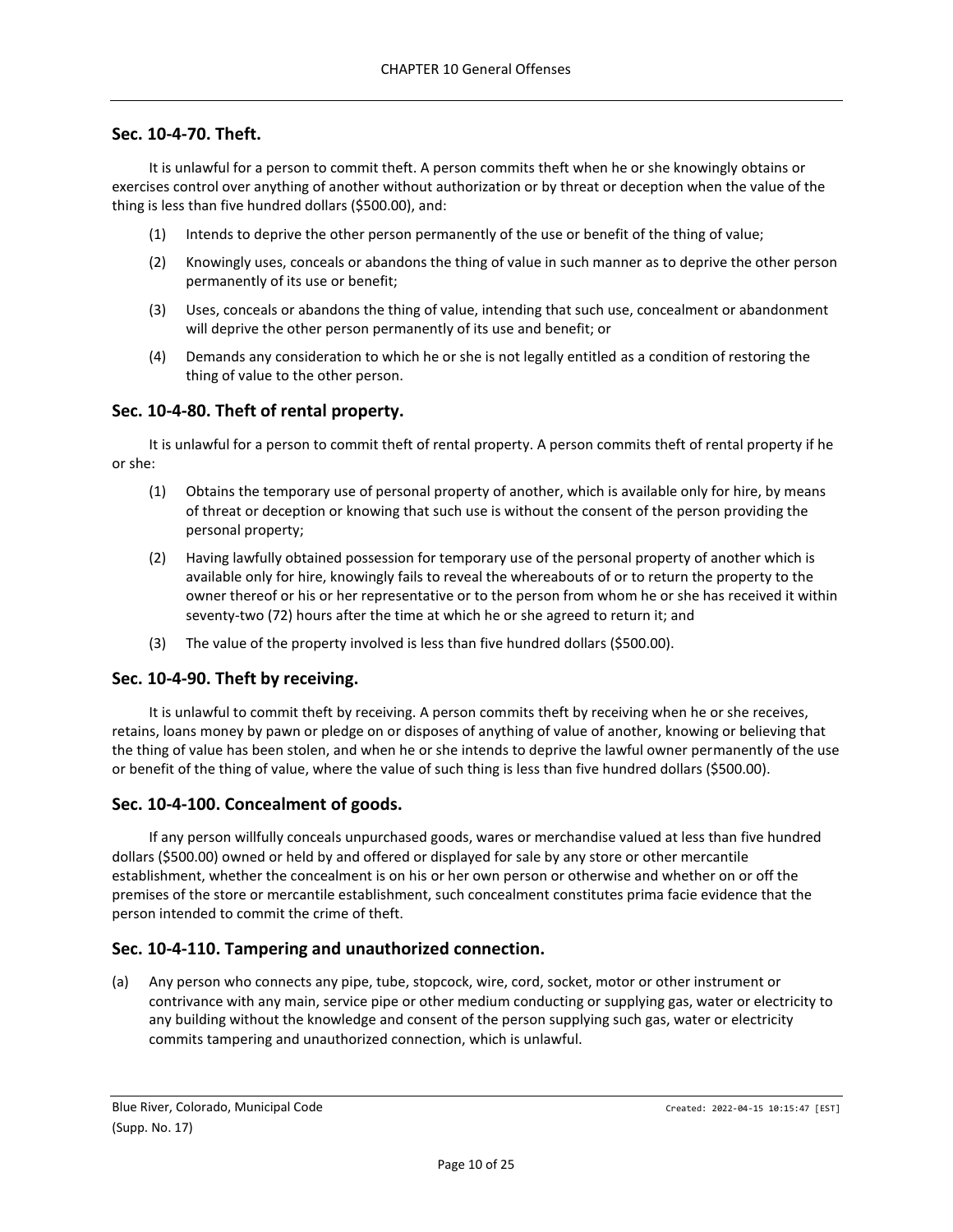- (b) Any person who in any manner alters, obstructs or interferes with any meter pit, meter or metering device provided for measuring or registering the quantity of gas, water or electricity passing through said meter without the knowledge and consent of the person owning said meter commits tampering and unauthorized connection, which is unlawful.
- (c) A person who tampers with property of another with intent to cause injury, inconvenience or annoyance to that person or to another, or if he or she knowingly makes unauthorized connection with property of a utility, commits tampering and unauthorized connection, which is unlawful.
- (d) Nothing in this Section shall be construed to apply to any licensed electrical or plumbing contractor while performing usual and ordinary services in accordance with recognized customs and standards.

# *ARTICLE V Public Peace, Order and Decency*

## <span id="page-10-1"></span><span id="page-10-0"></span>**Sec. 10-5-10. Disorderly conduct.**

A person commits disorderly conduct if he or she intentionally, knowingly or recklessly:

- (1) Makes a coarse and obviously offensive utterance, gesture or display in a public place and the utterance, gesture or display tends to incite an immediate breach of the peace;
- (2) Makes unreasonable noise in a public place or near a private residence that he or she has no right to occupy;
- (3) Fights with another in a public place except in an amateur or professional contest of athletic skill;
- (4) Not being a peace officer, discharges a deadly weapon in a public place except when engaged in lawful target practice or hunting; or
- (5) Not being a peace officer, displays a deadly weapon, displays any article used or fashioned in a manner to cause a person to reasonably believe that the article is a deadly weapon, or represents verbally or otherwise that he or she is armed with a deadly weapon in a public place in a manner calculated to alarm.

### <span id="page-10-2"></span>**Sec. 10-5-20. Disrupting lawful assembly.**

A person commits disrupting lawful assembly if, intending to prevent or disrupt any lawful meeting, procession or gathering, he or she significantly obstructs or interferes with the meeting, procession or gathering by physical action, verbal utterance or any other means.

### <span id="page-10-3"></span>**Sec. 10-5-30. Harassment.**

- (a) A person commits harassment if, with intent to harass, annoy or alarm another person, he or she:
	- (1) Strikes, shoves, kicks or otherwise touches a person or subjects him or her to physical contact;
	- (2) In a public place directs obscene language or makes an obscene gesture to or at another person;
	- (3) Follows a person in or about a public place;
	- (4) Initiates communication with a person, anonymously or otherwise, by telephone, computer, computer network or computer system in a manner intended to harass or threaten bodily injury or property damage,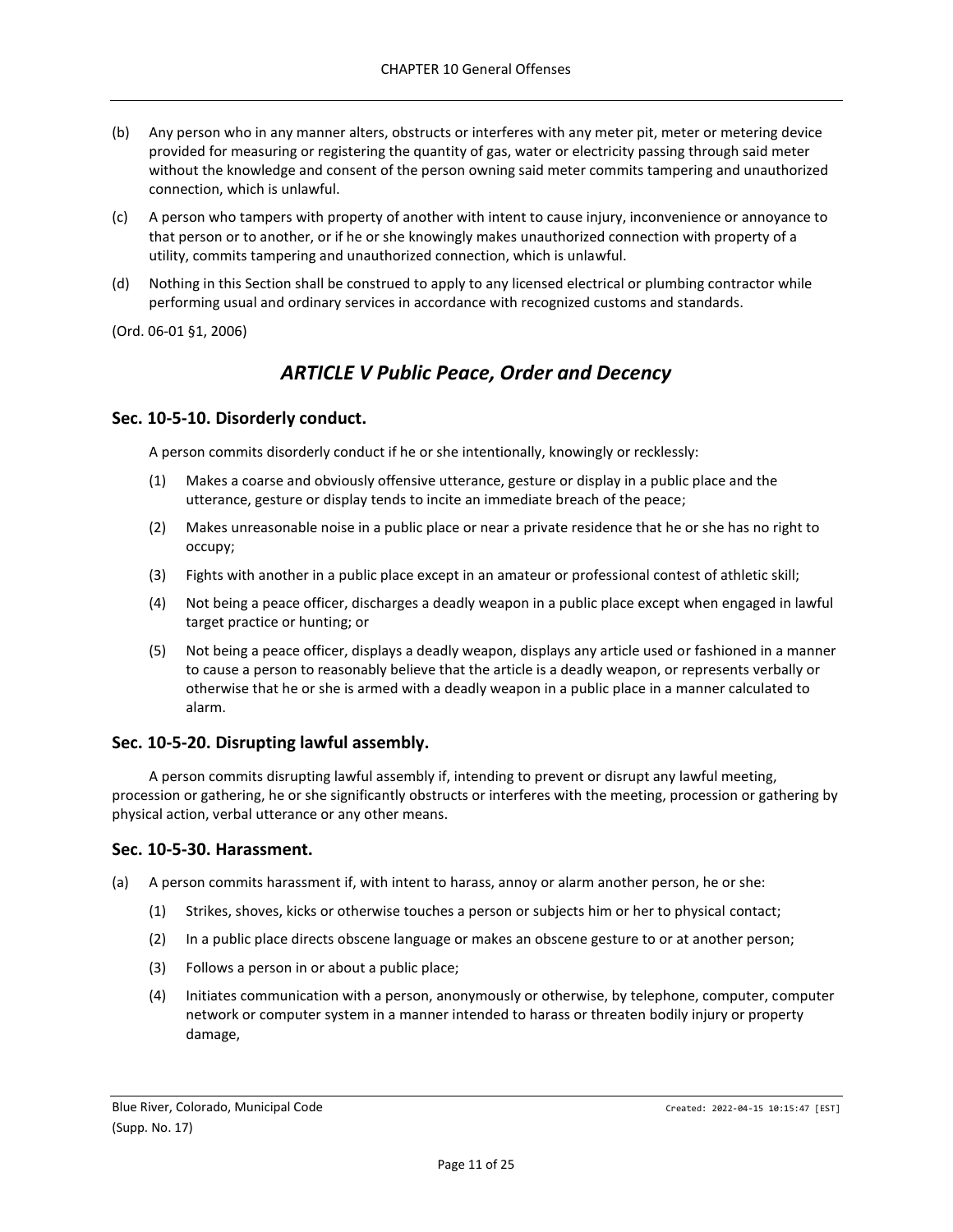or makes any comment, request, suggestion or proposal by telephone, computer, computer network or computer system which is obscene;

- (5) Makes a telephone call or causes a telephone to ring repeatedly, whether or not a conversation ensues, with no purpose of legitimate conversation;
- (6) Makes repeated communications at inconvenient hours that invade the privacy of another and interfere in the use and enjoyment of another's home or private residence or other private property; or
- (7) Repeatedly insults, taunts, challenges or makes communications in offensively coarse language to another in a manner likely to provoke a violent or disorderly response.
- (b) As used in this Section, unless the context otherwise requires, *obscene* means a patently offensive description of ultimate sexual acts or solicitation to commit ultimate sexual acts, whether or not said ultimate sexual acts are normal or perverted, actual or simulated, including masturbation, cunnilingus, fellatio, anilingus or excretory functions.
- (c) Any act prohibited by subparagraph (a)(4) above may be deemed to have occurred or to have been committed at the place at which the telephone call, electronic mail or other electronic communication was either made or received.

(Ord. 06-01 §1, 2006)

## <span id="page-11-0"></span>**Sec. 10-5-40. Loitering.**

- (a) The word *loiter* means to be dilatory, to stand idly around, to linger, delay or wander about, or to remain, abide or tarry in a public place.
- (b) A person commits a Class 1 petty offense if he or she:
	- (1) Loiters for the purpose of unlawful gambling with cards, dice or other gambling paraphernalia;
	- (2) Loiters for the purpose of engaging or soliciting another person to engage in prostitution or deviate sexual intercourse;
	- (3) With intent to interfere with or disrupt the school program or with intent to interfere with or endanger schoolchildren, loiters in a school building or on school grounds or within one hundred (100) feet of school grounds when persons under the age of eighteen (18) are present in the building or on the grounds, not having any reason or relationship involving custody of, or responsibility for, a pupil or any other specific legitimate reason for being there, and having been asked to leave by a school administrator or his or her representative or by a peace officer; or
	- (4) Loiters with one (1) or more persons for the purpose of unlawfully using or possessing a controlled substance, as defined in Section 10-7-10 of this Chapter.
- (c) It is an affirmative defense that the defendant's acts were lawful and he or she was exercising his or her rights of lawful assembly as part of a peaceful and orderly petition for the redress of grievances, either in the course of labor disputes or otherwise.

(Ord. 06-01 §1, 2006; Ord. No. 18-03, § 1, 9-18-2018)

### <span id="page-11-1"></span>**Sec. 10-5-50. Assault.**

- (a) An assault is an unlawful attempt of a person, coupled with a present ability, to commit a bodily injury on another person.
- (b) It is unlawful to assault, beat, strike, wound, imprison or inflict violence on another.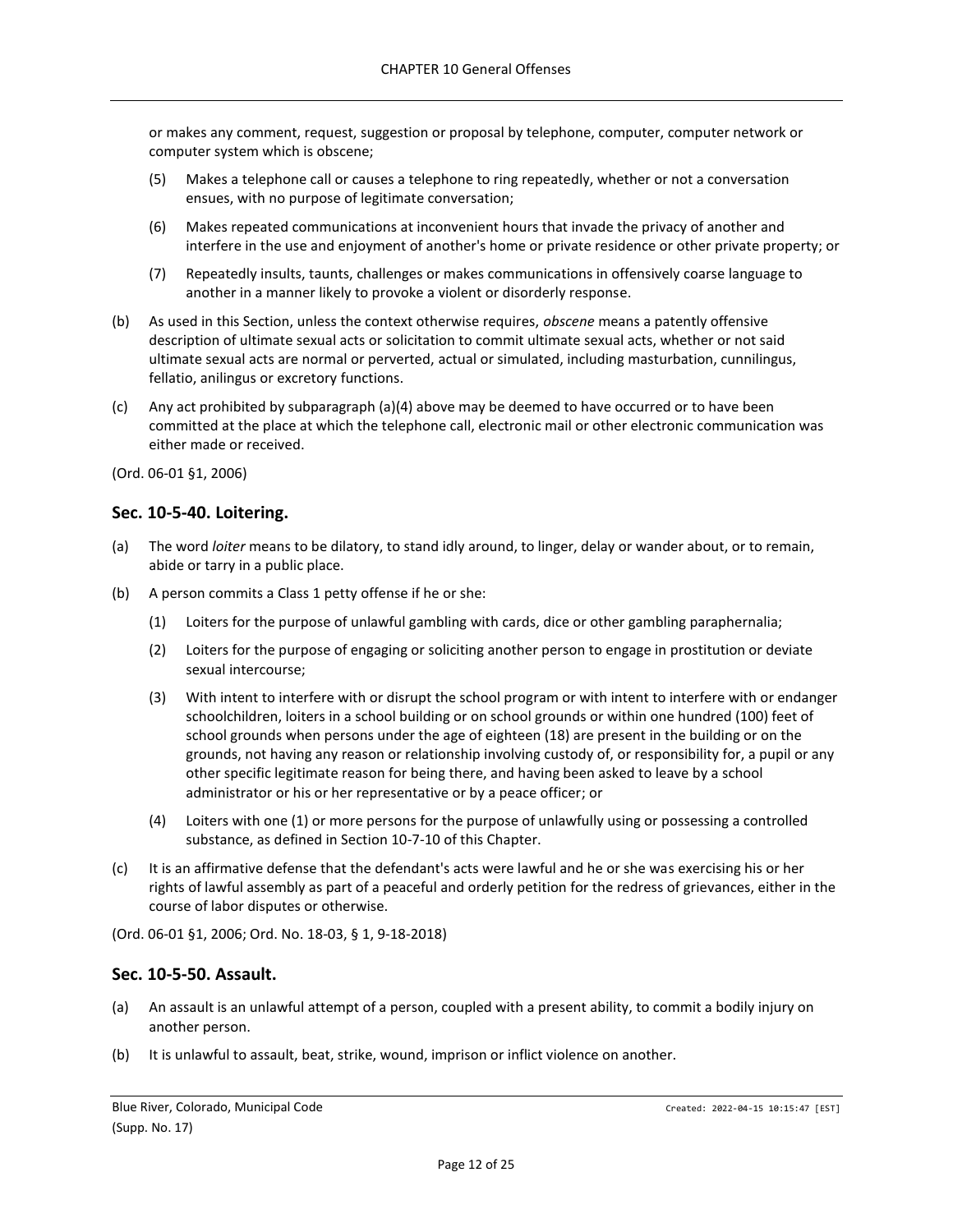## <span id="page-12-0"></span>**Sec. 10-5-60. False alarms.**

Any person who shall intentionally make or give a false alarm of fire shall be deemed guilty of a misdemeanor.

## <span id="page-12-1"></span>**Sec. 10-5-70. False alarm regulation.**

- (a) The following code, as hereinafter amended, is hereby adopted by reference: Ordinance No. 16, AN ORDINANCE PERTAINING TO THE REGULATION OF FALSE ALARMS IN THE UNINCORPORATED TERRITORY OF SUMMIT COUNTY, as from time to time amended ("Summit County False Alarm Regulation").
- (b) Any person convicted of violating any of the provisions of the Summit County False Alarm Regulation shall be punished by a fine as hereinafter provided. The following fines shall apply to any such violation and shall be levied either through the penalty assessment procedure of Rule 210(b)(4), Colorado Municipal Court Rules, or by the Court after conviction, in which case the Court shall also assess the appropriate court costs:

| First offense:       | \$150.00 |  |
|----------------------|----------|--|
| Second offense:      | 500.00   |  |
| Subsequent offenses: | 1.000.00 |  |

(Prior code 3-6-2; Ord. 06-02 §1, 2006)

# <span id="page-12-2"></span>**Sec. 10-5-80. Storage of flammable liquids.**

It is unlawful to store or cause to be stored or parked, except for delivery, any tank vehicle carrying flammable liquids or gases upon any streets, ways or avenues of the Town or in any other part of the Town, except those areas zoned for such uses.

# <span id="page-12-3"></span>**Sec. 10-5-90. Explosives.**

It is unlawful for any person to store within the Town limits or within one (1) mile thereof any amount of gunpowder, blasting powder, nitroglycerine, dynamite or other high explosive in excess of one (1) fifty-pound box or in excess of five hundred (500) caps or other devices used for the detonation of such high explosives.

# <span id="page-12-4"></span>**Sec. 10-5-100. Abandoned containers and appliances.**

It is unlawful for any person to leave or permit to remain outside of any dwelling, building or other structure or within any unoccupied or abandoned building, structure or dwelling under his or her control, in a place accessible to children, any abandoned, unattended or discarded ice box, refrigerator, washer, dryer, freezer or other container or appliance which has a door, lid, snap lock or other locking device which may not be released from the inside, without first removing said door, lid, snap lock or other locking device.

# <span id="page-12-5"></span>**Sec. 10-5-110. Throwing stones or missiles.**

No person shall throw or shoot any stone or other missile at or upon any person, animal, public or private property, building, structure, tree or shrub.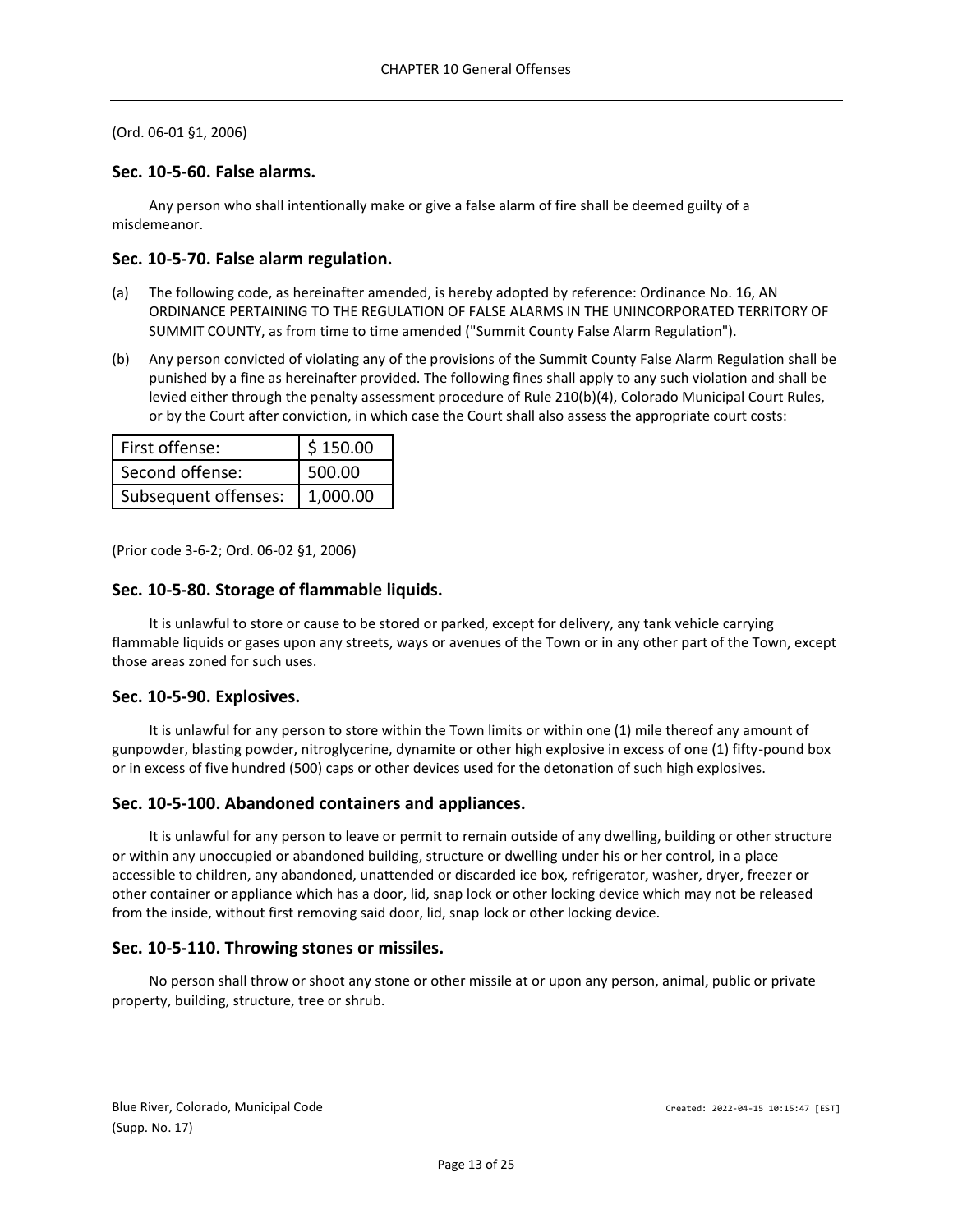### <span id="page-13-0"></span>**Sec. 10-5-120. Fraud by check.**

(a) As used in this Section, unless the context otherwise requires:

*Check* means a written, unconditional order to pay a certain sum in money, drawn on a bank, payable on demand, and signed by the drawer. *Check*, for the purposes of this Section only, also includes a negotiable order of withdrawal and a share draft.

*Drawee* means the bank upon which a check is drawn or a bank, savings and loan association, industrial bank or credit union on which a negotiable order of withdrawal or a share draft is drawn.

*Drawer* means a person, either real or fictitious, whose name appears on a check as the primary obligor, whether the actual signature is that of himself or herself or of a person authorized to draw the check on himself or herself.

*Insufficient funds* means a drawer has insufficient funds with the drawee to pay a check when the drawer has no checking account, negotiable order of withdrawal account or share draft account with the drawee, or has funds in such an account with the drawee in an amount less than the amount of the check plus the amount of all other checks outstanding at the time of issuance; and a check dishonored for "no account" shall also be deemed to be dishonored for insufficient funds.

*Issue*. A person issues a check when he or she makes, draws, delivers or passes it or causes it to be made, drawn, delivered or passed.

*Negotiable order of withdrawal and share draft* mean negotiable or transferable instruments drawn on a negotiable order of withdrawal account or a share draft account, as the case may be, for the purpose of making payments to third persons or otherwise.

*Negotiable order of withdrawal account* means an account in a bank, savings and loan association or industrial bank, and *share draft account* means an account in a credit union, on which payment of interest or dividends may be made on a deposit with respect to which the bank, savings and loan association, industrial bank or credit union, as the case may be, may require the depositor to give notice of an intended withdrawal not less than thirty (30) days before the withdrawal is made, even though in practice such notice is not required and the depositor is allowed to make withdrawal by negotiable order of withdrawal or share draft.

- (b) Any person, knowing he or she has insufficient funds with the drawee who, with intent to defraud, issues a check for a sum less than five hundred dollars (\$500.00) for the payment of services, wages, salary, commissions, labor, rent, money, property or other thing of value, commits fraud by check, which is unlawful.
- (c) Any person, having acquired rights with respect to a check which is not paid because the drawer has insufficient funds, shall have standing to file a complaint under this Section, whether or not he or she is the payee, holder or bearer of the check.
- (d) Any person who opens a checking account, negotiable order of withdrawal account or share draft account using false identification or an assumed name for the purpose of issuing fraudulent checks commits fraud by check, which is unlawful.
- (e) If deferred prosecution is ordered, the court as a condition of supervision may require the defendant to make restitution on all checks issued by the defendant which are unpaid as of the date of commencement of the supervision in addition to other terms and conditions appropriate for the treatment or rehabilitation of the defendant.
- (f) A bank, savings and loan association, industrial bank or credit union shall not be civilly or criminally liable for releasing information relating to the drawer's account to a sheriff, deputy sheriff, undersheriff, police officer,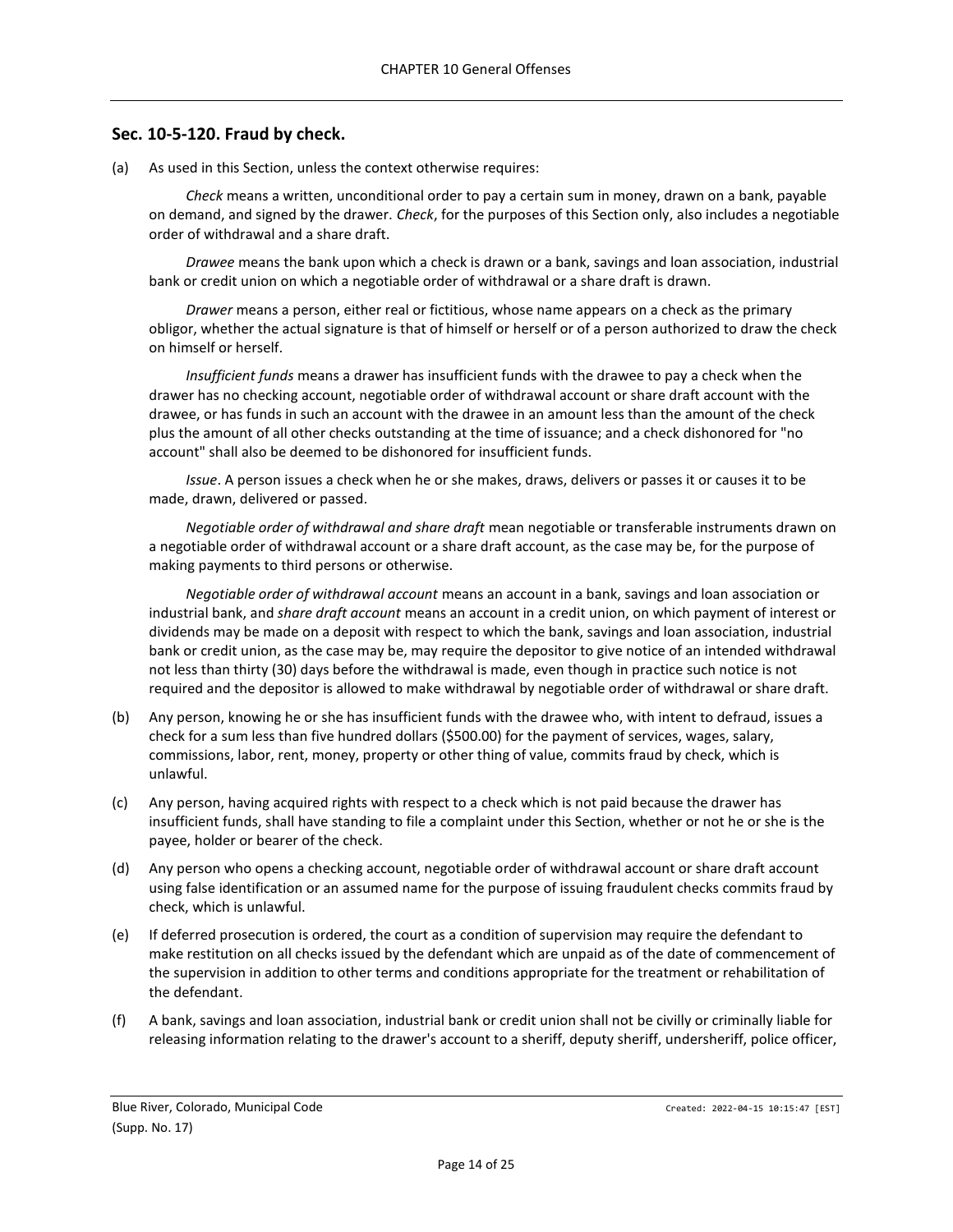district attorney, assistant district attorney, deputy district attorney or authorized investigator for a district attorney investigating or prosecuting a charge under this Section.

- (g) This Section does not relieve the prosecution from the necessity of establishing the required culpable mental state. However, for purposes of this Section, the issuer's knowledge of insufficient funds is presumed, except in the case of a postdated check or order, if:
	- (1) He or she has no account upon which the check or order is drawn with the bank or other drawee at the time he or she issues the check or order; or
	- (2) He or she has insufficient funds upon deposit with the bank or other drawee to pay the check or order, on presentation within thirty (30) days after issue.

(Ord. 06-01 §1, 2006)

## <span id="page-14-0"></span>**Sec. 10-5-130. Public indecency.**

It is unlawful to commit public indecency. Any person who performs any of the following in a public place or where the conduct may reasonably be expected to be viewed by members of the public commits public indecency:

- (1) An act of sexual intercourse or deviate sexual intercourse;
- (2) A lewd exposure of the body done with intent to arouse or to satisfy the sexual desire of any person; or
- (3) A lewd fondling or caress of the body of another person.

### <span id="page-14-1"></span>**Sec. 10-5-140. Indecent exposure.**

<span id="page-14-2"></span>It is unlawful for a person to knowingly expose his or her genitals to the view of any person under circumstances in which such conduct is likely to cause affront or alarm to the other person.

# *ARTICLE V Minors*

## <span id="page-14-3"></span>**Sec. 10-6-10. Parent or guardian aiding, abetting.**

It is unlawful for any person to knowingly permit any minor child, or to aid, abet, approve, encourage, allow, permit, tolerate or consent to the violation by any minor child of any provision of this Article or any ordinances of the Town.

### <span id="page-14-4"></span>**Sec. 10-6-20. Encouraging delinquency.**

It is unlawful for any person, by any act or neglect, to encourage, aid or cause a child to come within the purview of the juvenile authorities, and it shall likewise be unlawful for any person, after notice that a driver's license of any child has been suspended or revoked, to permit such child to operate a motor vehicle during the period that such driver's license is suspended.

# <span id="page-14-5"></span>**Sec. 10-6-30. False statement; false credentials.**

It is unlawful for any person under twenty-one (21) years of age to make false statements, to furnish, present or exhibit any fictitious or false registration card, identification card, note or other document for any unlawful purpose, or to furnish, present or exhibit such document or documents issued to a person other than the one presenting the same for the purpose of gaining admission to prohibited places for the purpose of procuring the sale, gift or delivery of prohibited articles, including beer, liquor, wine or fermented malt beverages as defined in this Chapter.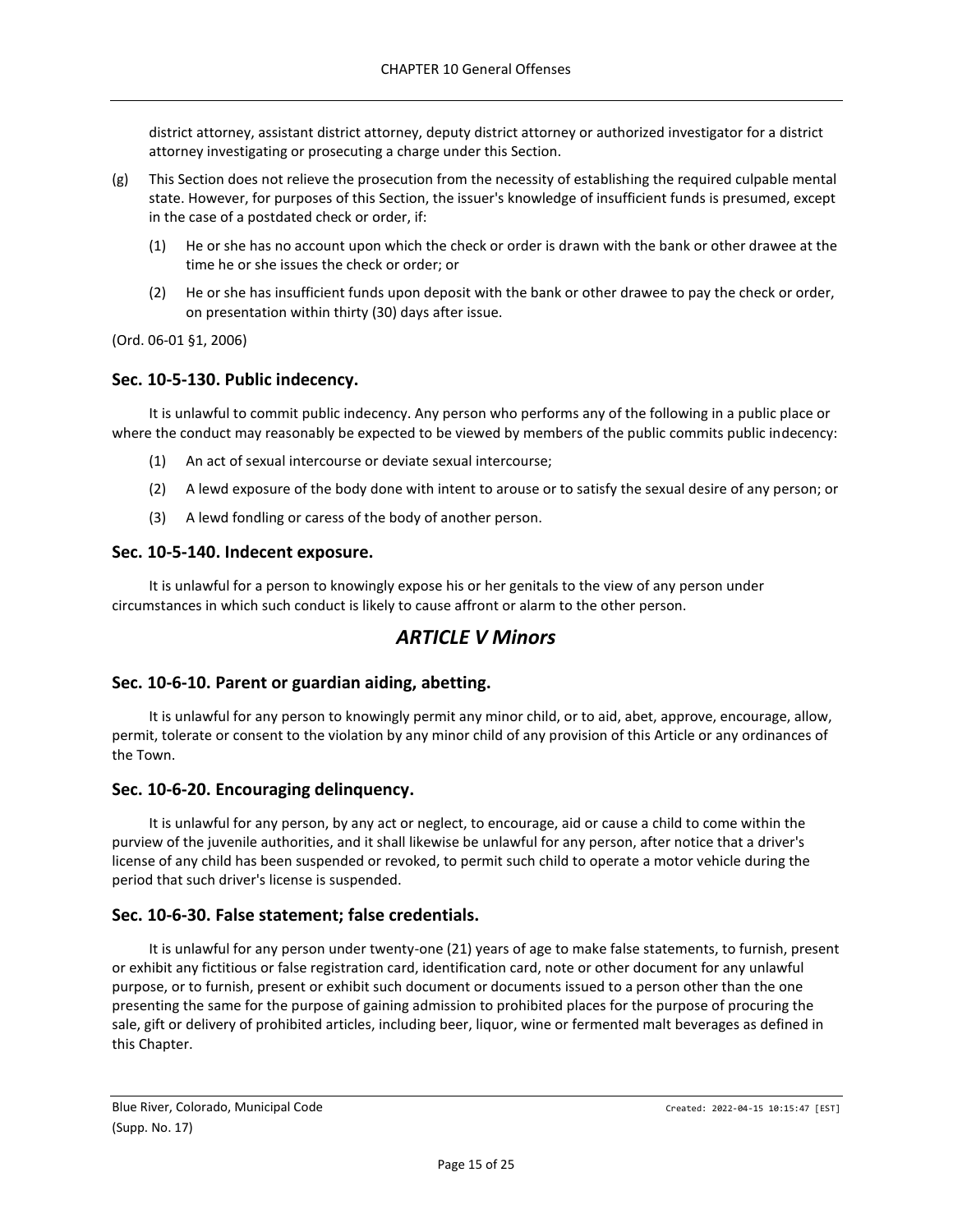## <span id="page-15-0"></span>**Sec. 10-6-40. Services of others.**

It is unlawful for any person under the age of twenty-one (21) years to engage or utilize the services of any other person, whether for remuneration or not, to procure any article which the person under the age of twentyone (21) years is forbidden by law to purchase.

## <span id="page-15-1"></span>**Sec. 10-6-50. Loitering and other acts around schools.**

It is unlawful for any person to loiter, idle, wander, stroll or play in, about or on any public, private or parochial school, college or seminary grounds or buildings, either on foot or in or on any vehicle, without having some lawful business therein or thereabout or in connection with such school or the employees thereof, or for any person to:

- (1) Annoy, disturb or otherwise prevent the orderly conduct of classes and activities of any such school;
- (2) Annoy, disturb, assault or molest any student or employee of any such school, college or seminary while in any such school building or on any school grounds;
- (3) Conduct himself or herself in a lewd, wanton or lascivious manner in speech or behavior in or about any school building or school grounds; or
- (4) Park or move a vehicle in the immediate vicinity of or on the grounds of any such school, college or seminary for the purpose of annoying or molesting the students or employees thereof or in an effort to induce, entice or invite students into such vehicles for immoral purposes.

# *ARTICLE VII Alcoholic Beverages and Drugs*

## <span id="page-15-3"></span><span id="page-15-2"></span>**Sec. 10-7-10. Definitions.**

For purposes of this Code, the following words shall have the meanings ascribed hereafter:

*Alcoholic beverage* or *alcoholic liquor* means fermented malt beverage or malt, vinous or spirituous liquors.

*Controlled substance* means a drug or other substance or an immediate precursor which is declared to be a controlled substance under this Article, and also includes marijuana, marijuana concentrate and cocaine.

*Drug paraphernalia* means any machine, instrument, tool, equipment or device which is primarily designed and intended for one (1) or more of the following:

- a. To introduce into the human body any controlled substance under circumstances in violation of state law;
- b. To enhance the effect on the human body of any controlled substance under circumstances in violation of state law;
- c. To conceal any quantity of any controlled substance under circumstances in violation of state law; or
- d. To test the strength, effectiveness or purity of any controlled substance under circumstances in violation of state law.

*Fermented malt beverage* means any beverage obtained by the fermentation of any infusion or decoction of barley, malt, hops or any similar product or any combination thereof in water containing not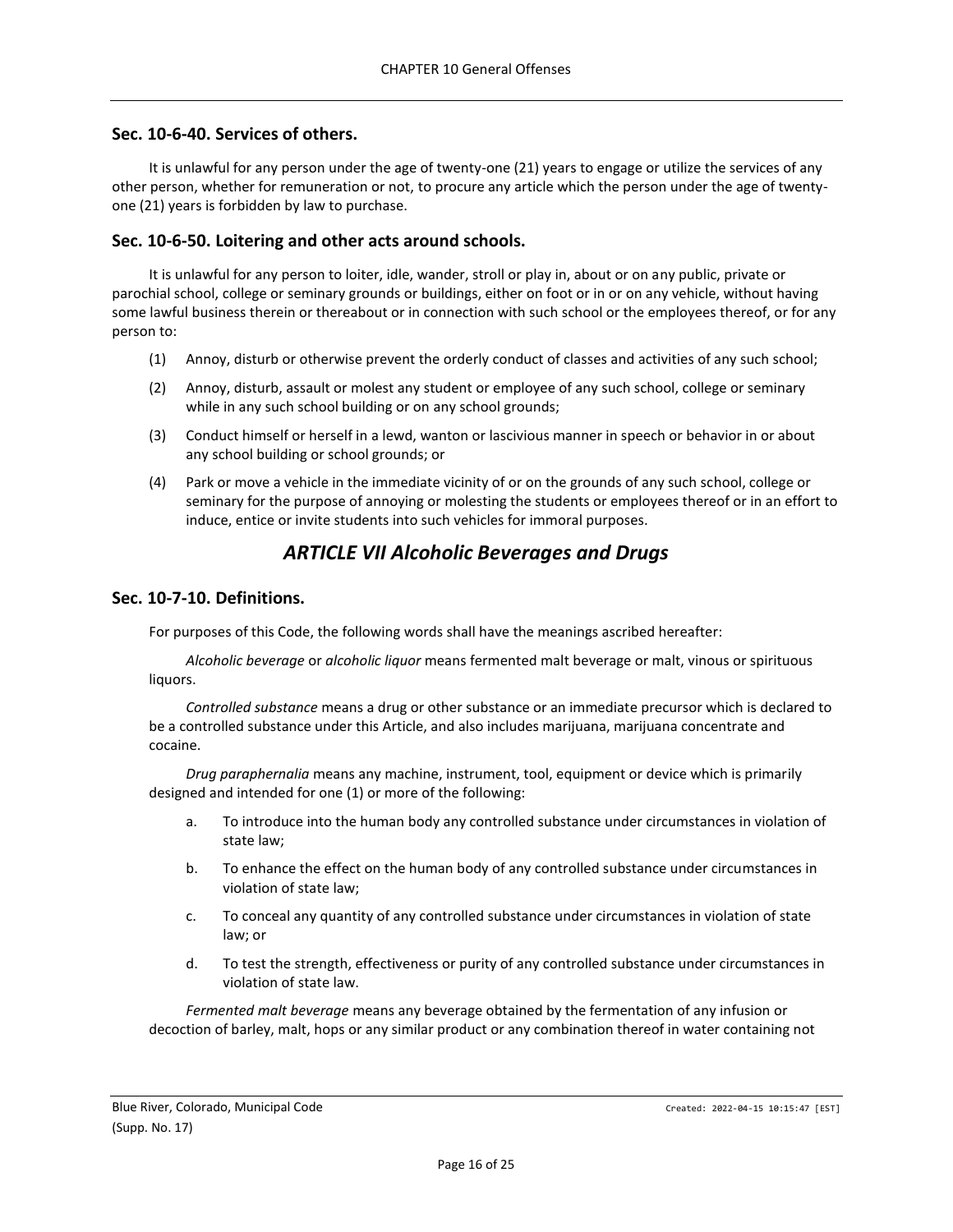less than one-half of one percent (0.5%) and not more than three and two-tenths percent (3.2%) alcohol by weight.

*Malt liquor* includes beer and shall be construed to mean any beverage obtained by the alcoholic fermentation of any infusion or decoction of barley, malt, hops or any other similar product, or any combination thereof, in water containing more than three and two-tenths percent (3.2%) of alcohol by weight.

*Marihuana* or *marijuana* means all parts of the plant *cannabis sativa L*., whether growing or not, the seeds thereof, the resin extracted from any part of the plant and every compound, manufacture, salt, derivative, mixture or preparation of the plant, its seeds or its resin. It does not include the mature stalks of the plant, the fiber produced from the stalks, oil or cake made from the seeds of the plant, or sterilized seed of the plant which is incapable of germination if these items exist apart from any other item defined as *marijuana* herein.

*Private property* means any dwelling and its curtilage which is being used by a natural person for habitation and which is not open to the public, and privately owned real property which is not open to the public. *Private property* shall not include:

- a. Any establishment which has or is required to have a license pursuant to Article 46, 47 or 48 of Title 12, C.R.S.;
- b. Any establishment which sells alcoholic beverages or upon which alcoholic beverages are sold; or
- c. Any establishment which leases, rents or provides accommodations to members of the public generally.

*Public place* means any place commonly or usually open to the general public or to which members of the general public may resort, or accessible to members of the general public. By way of illustration, such public places include but are not limited to public ways, streets, buildings, sidewalks, alleys, parking lots, shopping centers, shopping center malls, places of business usually open to the general public and automobiles or other vehicles in or upon any such place or places, but shall not include the interior or enclosed yard area of private homes, residences, condominiums or apartments.

*Spirituous liquor* means any alcoholic beverage obtained by distillation, mixed with water and other substances in solution, and includes among other things brandy, rum, whiskey, gin and every liquid or solid, patented or not, containing at least one-half of one percent (0.5%) alcohol and which is fit for use for beverage purposes. Any liquid or solid containing beer or wine in combination with any other liquor except malt liquors and vinous liquors shall be construed to be spirituous liquor.

*Vinous liquor* means wine and fortified wines which contain not less than one-half of one percent (0.5%) and not more than twenty-one percent (21%) of alcohol by volume and shall be construed to mean alcoholic beverage obtained by the fermentation of the natural sugar contents of fruits or other agricultural products containing sugar.

# <span id="page-16-0"></span>**Sec. 10-7-20. Alcohol-related violations.**

- (a) It is unlawful for any person under the age of twenty-one (21) years to possess or consume, whether actual or constructive, fermented malt beverage or malt, vinous or spirituous liquors.
- (b) It is unlawful for any person, whether for remuneration or not, to procure for any person under twenty-one (21) years of age any fermented malt beverage or malt, vinous or spirituous liquors.

(Ord. 06-01 §1, 2006)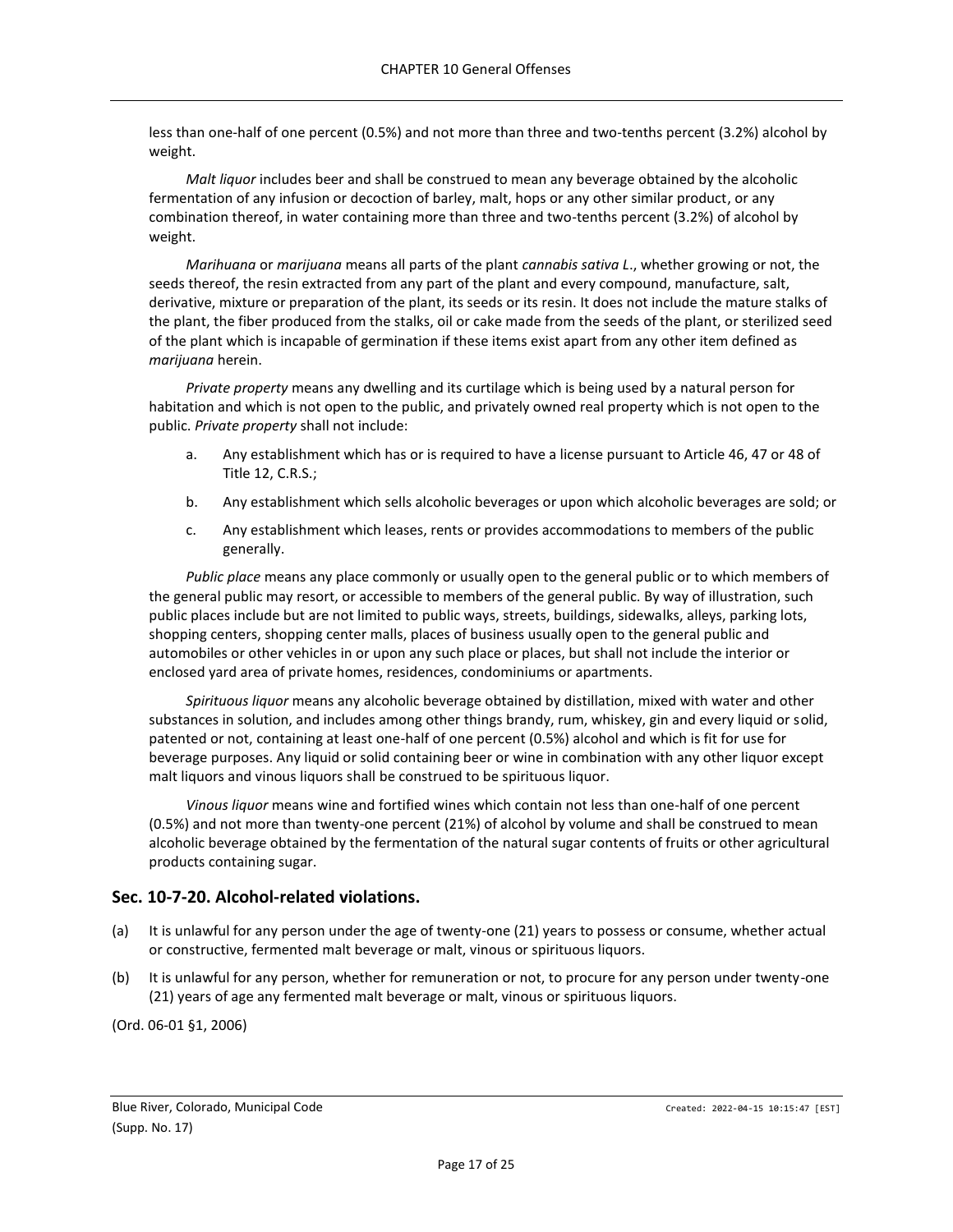# <span id="page-17-0"></span>**Sec. 10-7-30. Illegal possession or consumption of alcoholic beverages by an underage person.**

- (a) Any person under twenty-one (21) years of age who possesses or consumes alcoholic beverages anywhere in the Town commits illegal possession or consumption of alcoholic beverages by an underage person. Illegal possession or consumption of alcoholic beverages by an underage person is a strict liability offense.
- (b) It is an affirmative defense to the offense described in Subsection (a) above that the alcoholic beverages were possessed or consumed by a person under twenty-one (21) years of age under the following circumstances:
	- (1) While such person was legally upon private property with the knowledge and consent of the owner or legal possessor of such private property and the alcoholic beverages were possessed or consumed with the consent of his or her parent or legal guardian who was present during such possession or consumption; or
	- (2) When the existence of alcoholic beverages in a person's body was due solely to the ingestion of a confectionery which contained alcoholic beverages within the limits prescribed by Section 25-5- 410(1)(i)(II), C.R.S., or the ingestion of any substance which was manufactured, designed or intended primarily for a purpose other than oral human ingestion, or the ingestion of any substance which was manufactured, designed or intended solely for medicinal or hygienic purposes or solely from the ingestion of a beverage which contained less than one-half of one percent (0.5%) of alcoholic beverages by weight.
- (c) The possession or consumption of alcoholic beverages shall not constitute a violation of this Section if such possession or consumption takes place for religious purposes protected by the First Amendment to the United States Constitution.
- (d) Prima facie evidence of a violation of Subsection (a) above shall consist of:
	- (1) Evidence that the defendant was under the age of twenty-one (21) years and possessed or consumed alcoholic beverages anywhere in this State; or
	- (2) Evidence that the defendant was under the age of twenty-one (21) years and manifested any of the characteristics commonly associated with alcoholic beverage intoxication or impairment while present anywhere in this State.
- (e) During any trial for a violation of Subsection (a) above, any bottle, can or other container with labeling indicating the contents of such bottle, can or container shall be admissible into evidence, and the information contained on any label on such bottle, can or other container shall not constitute hearsay. A jury or a judge, whichever is appropriate, may consider the information upon such label in determining whether the contents of the bottle, can or other container were composed in whole or in part of alcoholic beverages. A label which identifies the contents of any bottle, can or other container as "beer," "ale," "malt beverage," "fermented malt beverage," "malt liquor," "wine," "champagne," "whiskey" or "whisky," "gin," "vodka," "tequila," "schnapps," "brandy," "cognac," "liqueur," "cordial," "alcohol" or "liquor" shall constitute prima facie evidence that the contents of the bottle, can or other container were composed in whole or in part of alcoholic beverages.
- (f) A parent or legal guardian of a person under twenty-one (21) years of age, or any natural person who has the permission of such parent or legal guardian, may give, or permit the possession and consumption of, alcoholic beverages to or by a person under the age of twenty-one (21) years under the conditions described in Subsection (b)(1) above. This Subsection shall not be construed to permit any establishment which is or is required to be licensed pursuant to Article 46, 47 or 48 of Title 12, C.R.S., or any members, employees or occupants of any such establishment to give, provide, make available or sell alcoholic beverages to a person under twenty-one (21) years of age.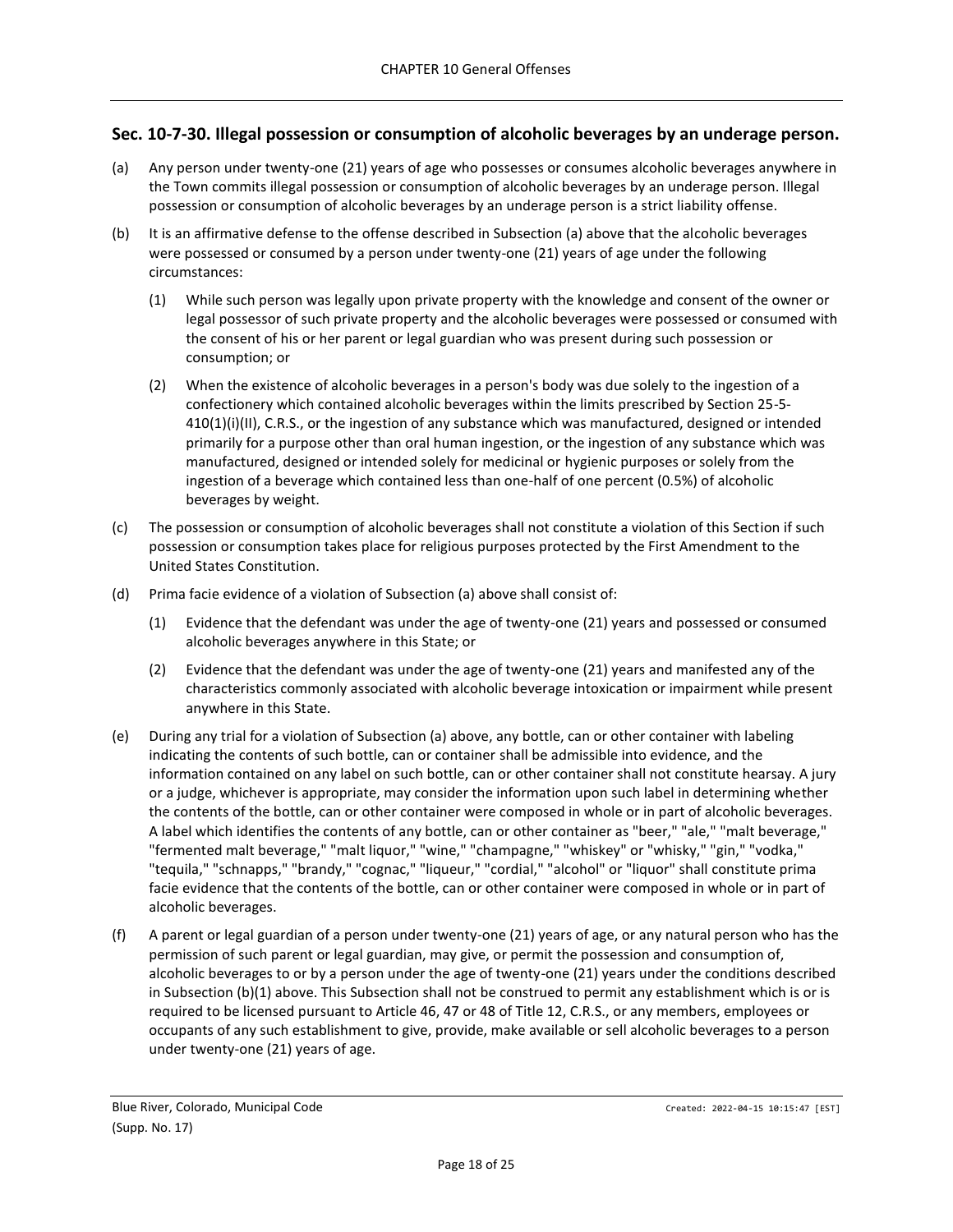## <span id="page-18-0"></span>**Sec. 10-7-40. Sales near schools.**

It is unlawful for any person to sell, offer or expose for sale or gift any fermented malt beverage or any vinous, spirituous or malt liquors within a distance of two hundred fifty (250) feet from any private, public or parochial school, said distance to be computed by direct measurement from the nearest property lines. However, this prohibition shall not affect the rights of any person holding a lawful permit or license to conduct such business within the restricted area hereby established; nor shall this prohibition prevent the renewal, upon the expiration thereof, of any license in effect at such time authorizing such business within the restricted area hereby established.

## <span id="page-18-1"></span>**Sec. 10-7-50. Alcoholic beverages in certain places.**

- (a) No person shall carry or have any open containers of alcoholic beverages on any street, sidewalk, alley or other public place, in any automobile or on the grounds or in the facilities of any public or private school, college or university except where authorized by the governing authority of such institution.
- (b) No person shall drink any alcoholic beverages in or on any of the above enumerated places.
- (c) The foregoing prohibitions shall not apply to any place duly licensed for the sale of alcoholic beverages.

(Ord. 06-01 §1, 2006)

## <span id="page-18-2"></span>**Sec. 10-7-60. Open container.**

It is unlawful for any person to possess or consume by open container any alcoholic beverage, whether such possession is actual or constructive, in any public place as defined in Section 10-7-10 of this Chapter, upon property owned, operated, leased or maintained by the State or any political subdivision or agency thereof, or upon property owned, operated, leased or maintained by the Town; provided, however, that it shall not be a violation of this provision to store or consume any alcoholic beverage in conformance with, and pursuant to the terms of, any validly issued permit or license. For the purpose of this Subsection, an unsealed or open container shall not include a container of vinous liquor that has been resealed pursuant to the provisions of Section 12-47- 411(3.5), C.R.S., and is clearly recognizable to a police officer as a container that has been resealed by the hotel or restaurant license holder.

### <span id="page-18-3"></span>**Sec. 10-7-70. Possession of drug paraphernalia.**

- (a) A person commits possession of drug paraphernalia if he or she possesses drug paraphernalia and intends to use the drug paraphernalia under circumstances in violation of state law.
- (b) Any person who commits possession of drug paraphernalia commits a Class 2 petty offense.

(Ord. 06-01 §1, 2006)

### <span id="page-18-4"></span>**Sec. 10-7-80. Possession of marijuana.**

- (a) Any person who knowingly possesses not more than one (1) ounce of marijuana commits a criminal offense and, upon conviction thereof, shall be punished by a fine of not more than one hundred dollars (\$100.00).
- (b) Whenever a person is arrested or detained for a violation of Subsection (a) above, the arresting or detaining officer shall prepare a written notice or summons for such person to appear in court. The written notice or summons shall contain the name and address of such arrested or detained person, the date, time and place where such person shall appear and a place for the signature of such person indicating the person's written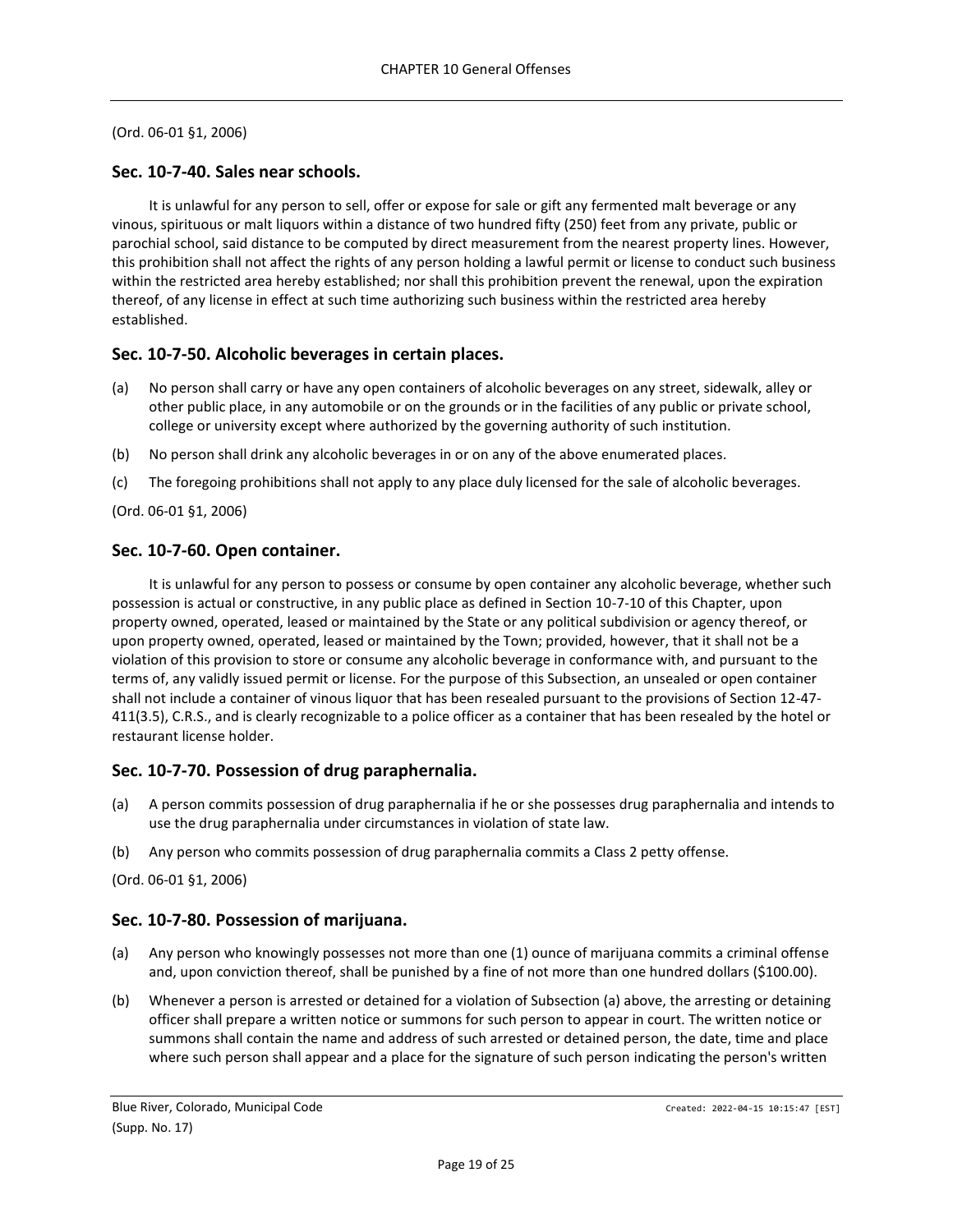promise to appear on the date and at the time and place indicated on the notice or summons. One (1) copy of said notice or summons shall be given to the person arrested or detained, one (1) copy shall be sent to the Municipal Court and such other copies as may be required by the Police Department shall be sent to the places designated by the Police Department. The date specified in the notice or summons to appear shall be at least five (5) days after such arrest or detention unless the person arrested or detained demands an earlier hearing. The arrested or detained person, in order to secure release from arrest or detention, shall promise in writing to appear in court by signing the notice or summons prepared by the arresting or detaining officer. Any person who does not honor such written promise to appear commits the offense of failure to appear and, upon conviction, shall be punished as set forth in Section 1-4-20 of this Code.

- (c) Any person who openly and publicly displays, consumes or uses not more than one (1) ounce of marijuana commits an offense and, upon conviction thereof, shall be punished, at a minimum, by a fine of not less than one hundred dollars (\$100.00) or, at a maximum, by a fine of not more than three hundred dollars (\$300.00) and, notwithstanding the provisions of Subsection (b) above, by fifteen (15) days in jail.
- (d) A violation of this Section is a Class A municipal offense. Penalties for this violation are set forth in Section 1- 4-20 of this Code.
- (e) The provisions of this Section shall not apply to any person who possesses or uses marijuana pursuant to the Dangerous Drugs Therapeutic Research Act.

(Ord. 06-01 §1, 2006)

### <span id="page-19-0"></span>**Sec. 10-7-90. Abusing toxic vapors.**

- (a) As used in this Section, the term *toxic vapors* means the following substances or products containing such substances: alcohols, including methyl, isopropyl, propyl or butyl; aliphatic acetates, including ethyl, methyl, propyl or methyl cellosolve acetate; acetone; benzene; carbon tetrachloride; cyclohexane; Freons, including Freon 11 and Freon 12; hexane; methyl ethyl ketone; methyl isobutyl ketone; naphtha; perchlorethylene; toluene; trichloroethane or xylene.
- (b) No person shall knowingly smell or inhale the fumes of toxic vapors for the purpose of causing a condition of euphoria, excitement, exhilaration, stupefaction or dulled senses of the nervous system. No person shall knowingly possess, buy or use any such substance for the purposes described in this Section. This Subsection shall not apply to the inhalation of anesthesia for medical or dental purposes.
- (c) It is unlawful for any person knowingly to sell, offer for sale, deliver or give away to any other person any substance or product releasing toxic vapors, where the seller, offeror or deliverer knows or has reason to believe that such substance will be used for the purpose of inducing a condition of euphoria, excitement, exhilaration, stupefaction or dulled senses of the nervous system.
- (d) In a prosecution for a violation of this Section, evidence that a container lists one (1) or more of the substances described in Subsection (a) above as one (1) of its ingredients shall be prima facie evidence that the substance in such container contains toxic vapors and emits the fumes thereof.

<span id="page-19-1"></span>(Ord. 06-01 §1, 2006)

# *ARTICLE VIII Weapons*

### <span id="page-19-2"></span>**Sec. 10-8-10. Definitions.**

(a) As used in this Article, unless the context otherwise requires, the following definitions shall apply: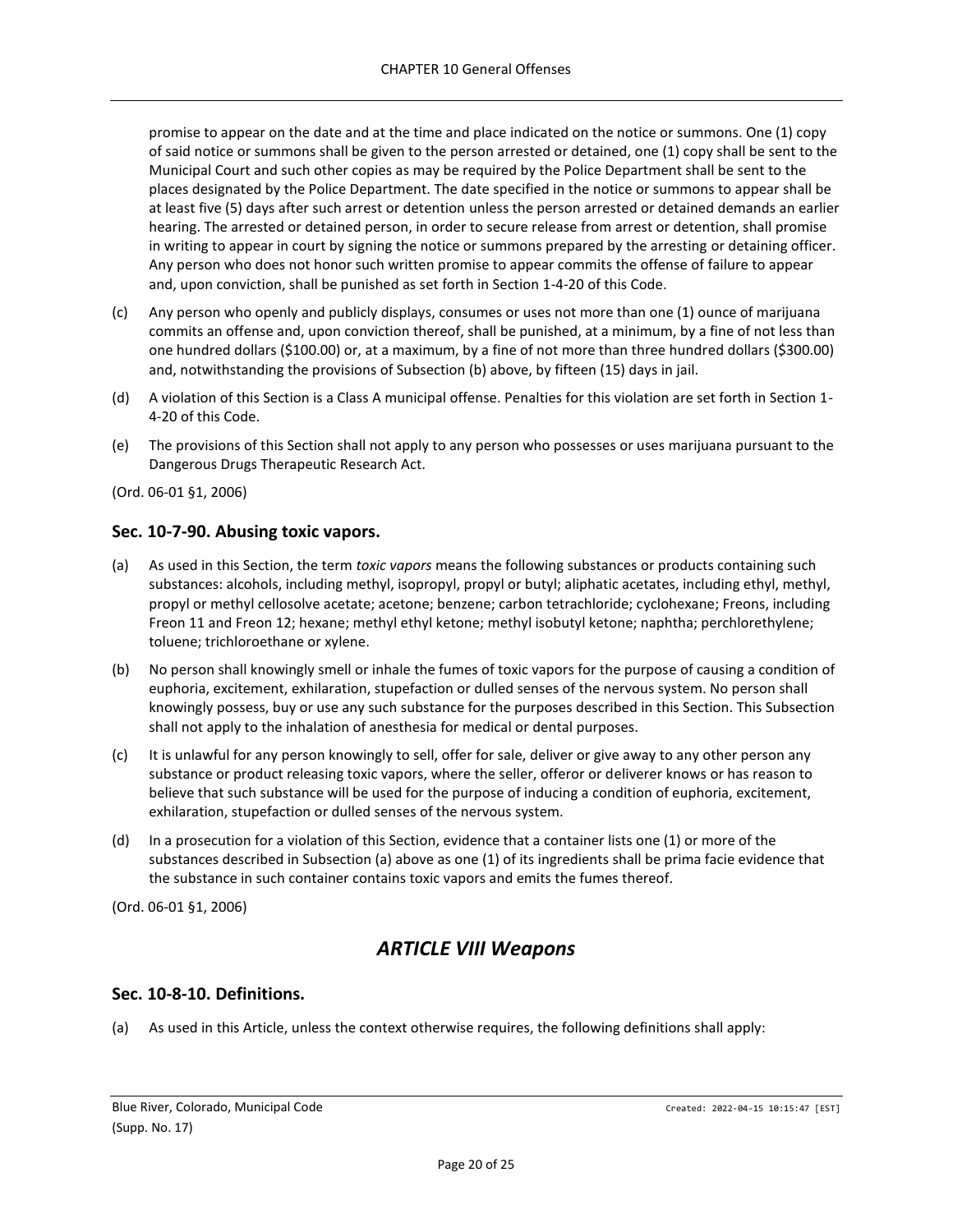*Ballistic knife* means any knife that has a blade which is forcefully projected from the handle by means of a spring-loaded device or explosive charge.

*Blackjack* includes any billy, sand club, sandbag or other hand-operated striking weapon consisting, at the striking end, of an encased piece of lead or other heavy substance and, at the handle end, a strap or springy shaft which increases the force of impact.

*Bomb* means any explosive or incendiary device or Molotov cocktail as defined in Section 9-7-103, C.R.S., or any chemical device which causes or can cause an explosion, which is not specifically designed for lawful and legitimate use in the hands of its possessor.

*Firearm silencer* means any instrument, attachment, weapon or appliance for causing the firing of any gun, revolver, pistol or other firearm to be silent or intended to lessen or muffle the noise of the firing of any such weapon.

*Gas gun* means a device designed for projecting gas-filled projectiles which release their contents after having been projected from the device and includes projectiles designed for use in such device.

*Gravity knife* means any knife that has a blade released from the handle or sheath thereof by the force of gravity or the application of centrifugal force that, when released, is locked in place by means of a button, spring, lever or other device.

*Handgun* means a pistol, revolver or other firearm of any description, loaded or unloaded, from which any shot, bullet or other missile can be discharged, the length of the barrel of which, not including any revolving, detachable or magazine breech, does not exceed twelve (12) inches.

*Knife* means any dagger, dirk, knife or stiletto with a blade over three and one-half (3½) inches in length, or any other dangerous instrument capable of inflicting cutting, stabbing or tearing wounds; but does not include a hunting or fishing knife carried for sports use. The issue that a knife is a hunting or fishing knife must be raised as an affirmative defense.

*Machine gun* means any firearm, whatever its size and usual designation, that shoots automatically more than one (1) shot, without manual reloading, by a single function of the trigger.

*Nunchaku* means an instrument consisting of two (2) sticks, clubs, bars or rods to be used as handles, connected by a rope, cord, wire or chain which is in the design of a weapon used in connection with the practice of a system of self-defense.

*Short rifle* means a rifle having a barrel less than sixteen (16) inches long or an overall length of less than twenty-six (26) inches.

*Short shotgun* means a shotgun having a barrel or barrels less than eighteen (18) inches long or an overall length of less than twenty-six (26) inches.

*Stun gun* means a device capable of temporarily immobilizing a person by the infliction of an electrical charge.

*Switchblade knife* means any knife the blade of which opens automatically by hand pressure applied to a button, spring or other device in its handle.

*Throwing star* means a disk having sharp radiating points or any disk-shaped bladed object which is handheld and thrown and which is in the design of a weapon used in connection with the practice of a system of self-defense.

(b) It is an affirmative defense to any provision of this Article, that the act was committed by a peace officer in the lawful discharge of his or her duties.

(Ord. 06-01 §1, 2006)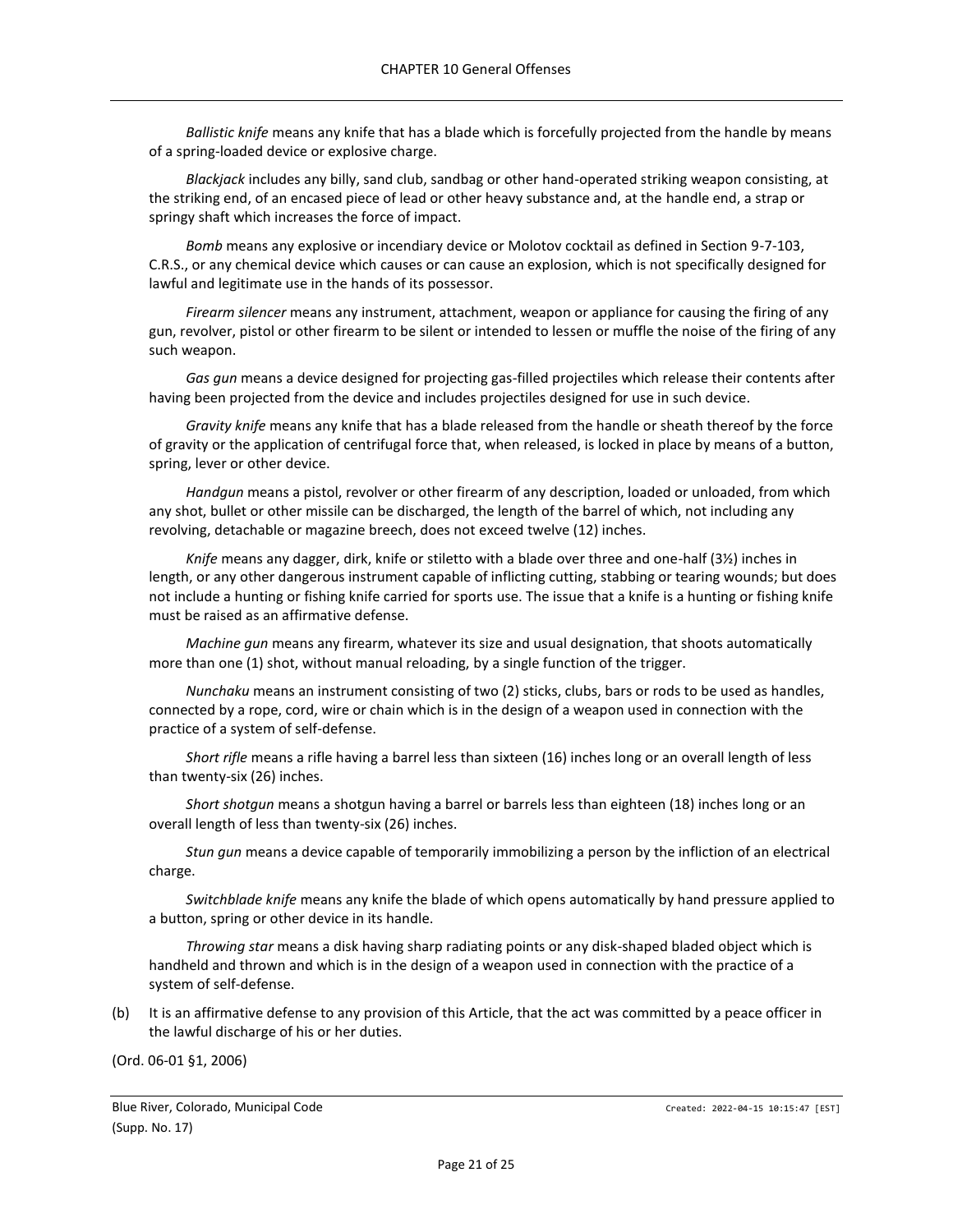# <span id="page-21-0"></span>**Sec. 10-8-20. Carrying concealed weapon; forfeiture.**

- (a) It is unlawful for any person to carry a knife (as defined in Section 18-12-101(f), C.R.S.) or firearm concealed on or about his or her person. It shall not be an offense if the defendant was:
	- (1) A person in his or her own dwelling or on property owned or under his or her control at the time of the act of carrying;
	- (2) A person in a private automobile or other private means of conveyance who carries a weapon for lawful protection of such person's or another person's person or property while traveling;
	- (3) A person who, at the time of carrying a concealed weapon, held a valid written permit to carry a concealed weapon issued pursuant to Section 18-12-105.1, C.R.S., as it existed prior to its repeal or, if the weapon involved was a handgun, held a valid permit to carry a concealed handgun or a temporary emergency permit issued pursuant to Part 2 of Article 12, Title 18, C.R.S., except that it shall be an offense under this Section if the person was carrying a concealed handgun in violation of the provisions of Section 18-12-214, C.R.S.;
	- (4) A peace officer, as described in Section 16-2.5-101, C.R.S., when carrying a weapon in conformance with the policy of the employing agency as provided in Section 16-2.5-101(2), C.R.S.; or
	- (5) A United States probation officer or a United States pretrial services officer while on duty and serving in the Town under the authority of rules and regulations promulgated by the judicial conference of the United States.
- (b) It is unlawful for any person to sell, offer to sell, display, use, possess or carry any knife having the appearance of a pocket knife the blade of which can be opened by a flick of a button, pressure on the handle or other mechanical contrivance. Any such knife is hereby declared to be a dangerous or deadly weapon within the meaning of Subsection (a) above, and shall be subject to forfeiture to the Town as provided in Subsection (c) below.
- (c) Every person convicted of any violation of this Section shall forfeit to the Town such dangerous or deadly weapon so concealed or displayed.
- (Ord. 06-01 §1, 2006; Ord. 08-05 §§1, 2, 2008)

### <span id="page-21-1"></span>**Sec. 10-8-30. Disposition of confiscated concealed weapons.**

It is the duty of every police officer, upon making any arrest and taking such a concealed weapon from the person of the offender, to deliver the weapon to the Municipal Judge, to be held by him or her until the final determination of the prosecution for said offense, and upon the finding of guilt, it shall then be the duty of the Municipal Judge to deliver said weapon forthwith to the Chief of Police, who shall make disposition of the weapon.

### <span id="page-21-2"></span>**Sec. 10-8-40. Prohibited use of weapons.**

- (a) A person commits a misdemeanor if he or she:
	- (1) Knowingly and unlawfully aims a firearm at another person;
	- (2) Recklessly or with criminal negligence discharges a firearm or shoots a bow and arrow;
	- (3) Knowingly sets a loaded gun, trap or device designed to cause an explosion upon being tripped or approached, and leaves it unattended by a competent person immediately present;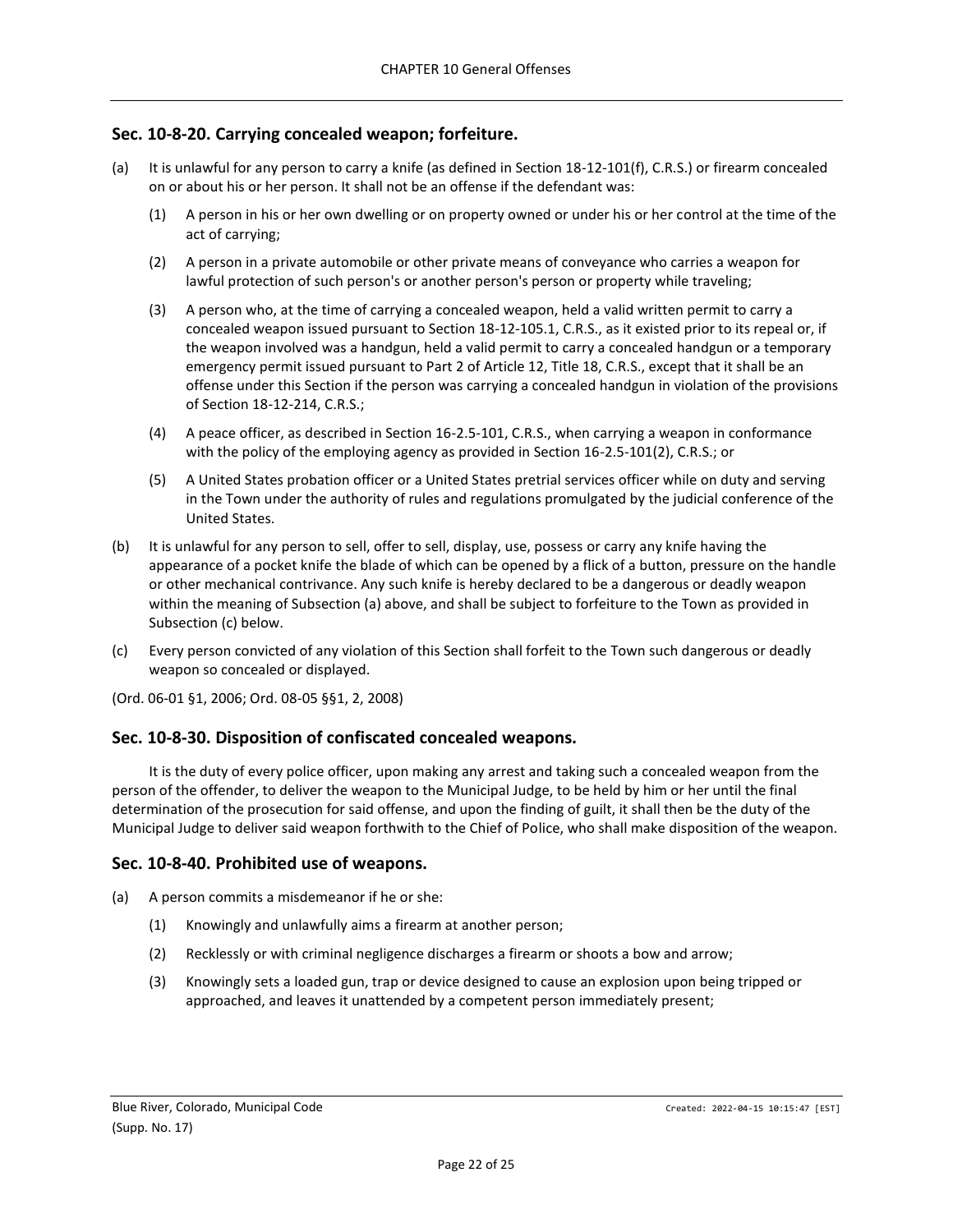- (4) Has in his or her possession a firearm while he or she is under the influence of intoxicating liquor or of a controlled substance. Possession of a permit issued under Section 18-12-105(2)(c), C.R.S., is no defense to a violation of this Section; or
- (5) Knowingly aims, swings or throws a throwing star or nunchaku at another person, or knowingly possesses a throwing star or nunchaku in a public place except for the purpose of presenting an authorized public demonstration or exhibition or pursuant to instruction in conjunction with an organized school or class. When transporting throwing stars or nunchaku for a public demonstration or exhibition or for a school or class, they shall be transported in a closed, nonaccessible container.
- (b) Nothing contained in this Section shall prevent the use of any such instruments in shooting galleries or in any private grounds or residences under circumstances when such instrument can be fired, discharged or operated in such a manner as not to endanger persons or property and also in such manner as to prevent the projectile from traversing any grounds or space outside the limits of such gallery, grounds or residence. In addition, nothing contained herein shall be construed to prevent the carrying of any type of gun whatsoever, when unloaded and properly cased, to or from any range or gallery.
- (c) Nothing contained in this Section shall prevent the use of any such instruments by any peace officer as shall be necessary in the proper discharge of his or her duties.

# <span id="page-22-0"></span>**Sec. 10-8-50. Selling weapons to intoxicated persons.**

- (a) It is unlawful for any person to purchase, sell, loan or furnish any gun, pistol or other firearm in which any explosive substance can be used, to any person under the influence of alcohol or any narcotic drug, stimulant or depressant, to any person in a condition of agitation and excitability, or to any minor under the age of eighteen (18) years.
- (b) Such unlawful purchase, sale, loan or furnishing shall be grounds for revocation of any license issued by the Town to such person.

<span id="page-22-1"></span>(Ord. 06-01 §1, 2006)

# *ARTICLE IX Miscellaneous Provisions*

### <span id="page-22-2"></span>**Sec. 10-9-10. Noise prohibited.**

- (a) Prohibited act. The making and creating of an excessive or an unusually loud noise at any location within the town heard and measured in a manner hereinafter set forth, shall be unlawful.
- (b) Definitions. An "excessive" or "unusually loud noise" shall be defined as follows:
	- (1) Noise of any duration which exceeds the allowable noise limit for the zone in which the noise source is located by fifteen (15) decibels.
	- (2) A noise, one (1) minute or more in duration out of any ten (10) minute period, which exceeds the allowable noise limit for the zone in which the noise source is located by ten (10) decibels.
	- (3) A noise of five (5) minutes in duration and a total of five (5) minutes out of any ten (10) minute period, which exceeds the allowable noise limit for the zone in which the noise source is located by three (3) decibels.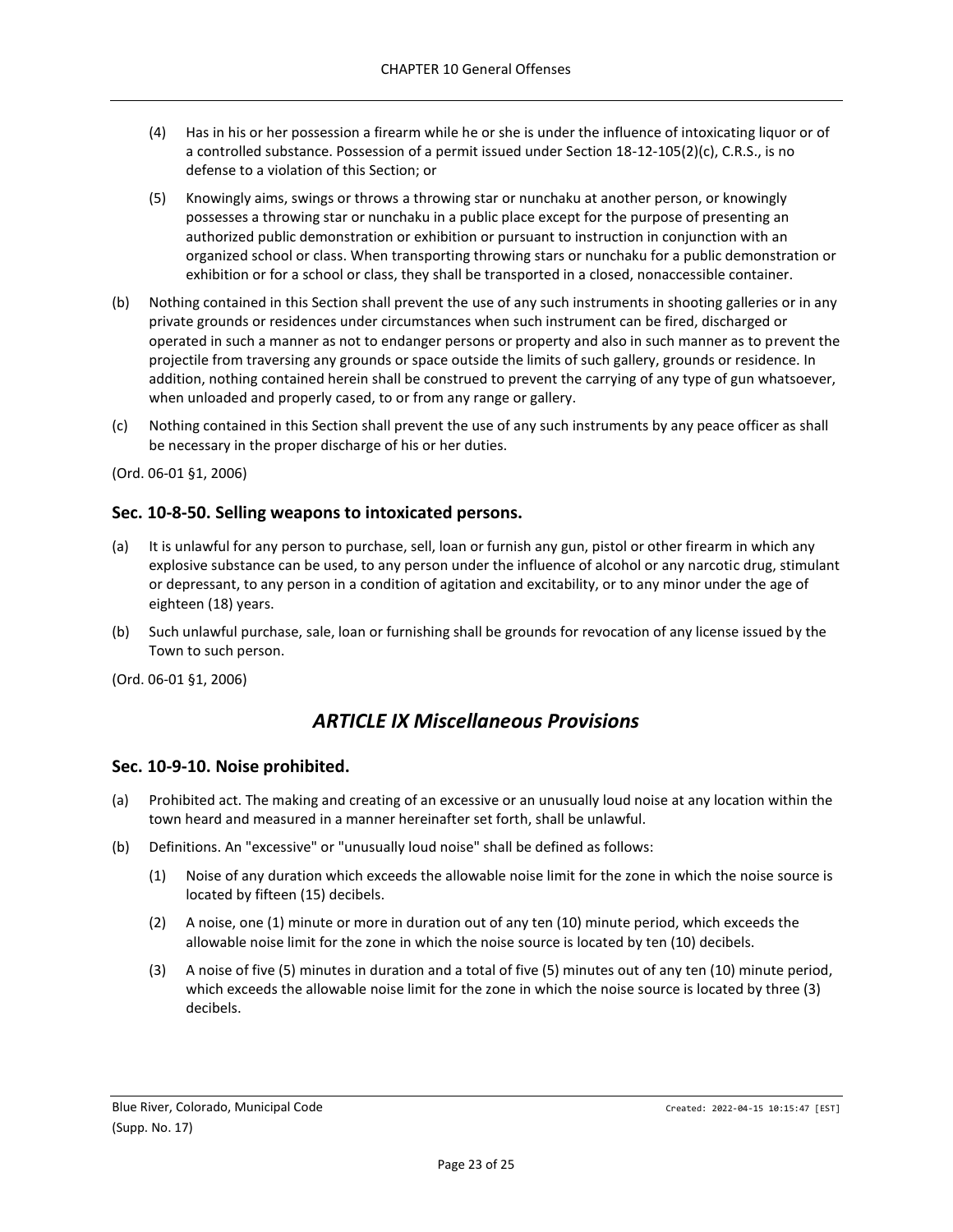- (c) Sound measurement standard. For the purpose of determining and classifying any noise as excessive or unusually loud as declared to be unlawful and prohibited by this Section, the noise shall be measured on a decibel or sound level meter of standard design and quality operated on the A-weighting scale.
	- (1) If the noise source is located on private property, the noise shall be measured at or beyond the property line of the property on which the noise source is located.
	- (2) If the noise source is located on public property, the noise shall be measured no closer than ten (10) feet from the noise source.
- (d) Exceptions. The maximum permissible noise limits for the times and zones specified in Subsection (d) of this Section shall not apply to sound emitted from the following:
	- (1) Any authorized emergency vehicle when responding to an emergency call or acting in time of an emergency;
	- (2) Any construction equipment operated upon a residential, commercial, industrial, or public premises during the time period between 7:00 a.m. and 7:00 p.m.; provided, however, that the operation of the construction equipment during the hours of 7:00 a.m. and 7:00 p.m. shall not exceed ninety (90) decibels.
- (e) Motor vehicle noise.
	- (1) No person shall operate nor shall the owner permit the operation of any motor vehicle or combination of motor vehicles at any time or place when such operation exceeds the following noise levels for the category of motor vehicle and for the designated time period specified in the table set forth below. The standards set forth in this table shall apply to all noise emitted from motor vehicles including any and all equipment thereon, under any conditions of acceleration, deceleration, idle, greater load, and whether or not in motion. Maximum allowable noise levels for motor vehicles shall be as follows:

| Type of Vehicle                                                                     | <b>Time Period</b> | Maximum Allowable Noise Levels | <b>Measurement Distance From</b><br>Vehicle |
|-------------------------------------------------------------------------------------|--------------------|--------------------------------|---------------------------------------------|
| Vehicles weighing less than<br>10,000 pounds manufacturer's<br>gross vehicle weight | Any time           | 80 decibels                    | 25 feet                                     |
| Vehicles weighing more than<br>10,000 pounds manufacturer's<br>gross vehicle weight | Any time           | 90 decibels                    | 25 feet                                     |

- (2) Exhaust muffler. It is unlawful for any person to drive or move or for the owner of any motor vehicle to permit to be driven or moved, any motor vehicle or combination of motor vehicles at any time which is not equipped with an exhaust muffler. It is unlawful for any person or for the owner of any motor vehicle to change or modify the exhaust muffler, air intake muffler, or any other sound-reducing device in such a manner that the noise emitted from the motor vehicle:
	- a. Exceeds the noise levels as established in the maximum allowable noise level table for motor vehicles; or
	- b. Is increased above the sound pressure level of the vehicle as originally manufactured.

(Ord. No. 17-05, § 1, 7-18-2017)

Editor's note(s)—Ord. No. 17-05, § 1, adopted July 18, 2017, was codified as 10-9-10 at the editor's discretion with the approval of the city, as it superceded the information published previously that derived from Ord. 06-01 § 1, adopted in 2006.